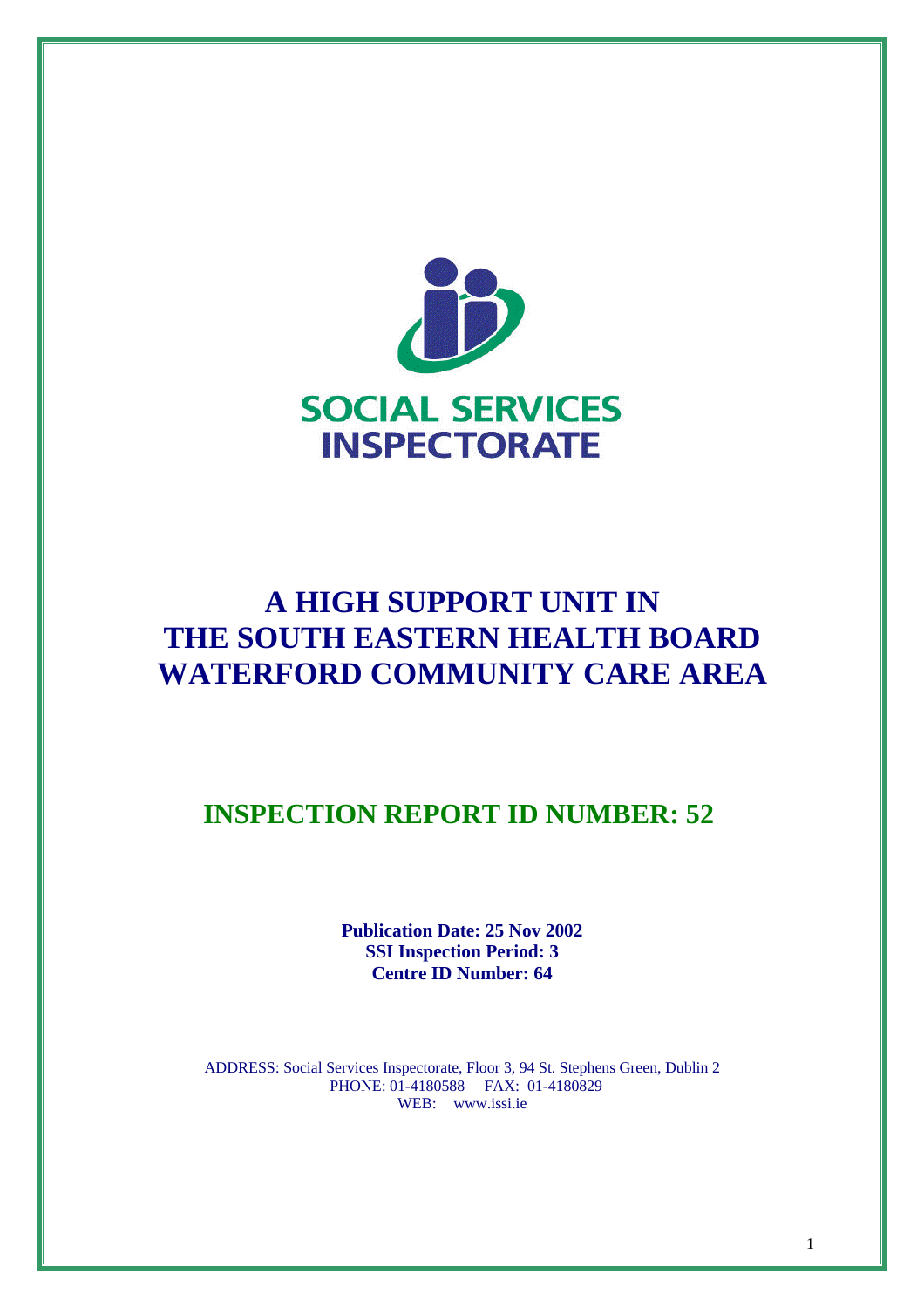#### **1. Executive Summary**

#### **2. Introduction**

- 2.1 Methodology
- 2.2 Acknowledgements

#### **3. Setting the scene: the centre, its background and population**

- 3.1 Background
- 3.2 Data on children and young people

#### **4. Standards: the findings**

- 4.1 Purpose and function
- 4.2 Management and staffing
	- 4.2.1 Management
	- 4.2.2 Register
	- 4.2.3 Notification of significant events
	- 4.2.4 Staffing
	- 4.2.5 Supervision and support
	- 4.2.6 Training and development
	- 4.2.7 Administrative files
- 4.3 Monitoring
- 4.4 Children's rights
	- 4.4.1 Consultation
	- 4.4.2 Complaints
	- 4.4.3 Access to information
- 4.5 Planning for Children and Young People
	- 4.5.1 Suitable placement and admissions
	- 4.5.2 Statutory care plans
	- 4.5.3 Statutory care plan reviews
	- 4.5.4 Contact with families
	- 4.5.5 Supervision and visiting of young people
	- 4.5.6 Social work role<br>4.5.7 Emotional and sr
	- 4.5.7 Emotional and specialist support
	- 4.5.8 Preparation for leaving care
	- 4.5.9 Discharges
	- 4.5.10 Aftercare
	- 4.5.11 Children's case and care records
- 4.6 Care of Young People
	- 4.6.1 Individual care in group living
	- 4.6.2 Provision of food and cooking facilities
	- 4.6.3 Race, culture, religion, gender and disability
	- 4.6.4 Managing behaviour
	- 4.6.5 Restraint
	- 4.6.6 Absence without authority
- 4.7 Safeguarding and Child Protection
	- 4.7.1 Safeguarding
	- 4.7.2 Child protection
- 4.8 Education
- 4.9 Health
- 4.10 Premises and safety
	- 4.10.1 Accommodation
	- 4.10.2 Maintenance and repairs
	- 4.10.3 Safety
	- 4.10.4 Fire safety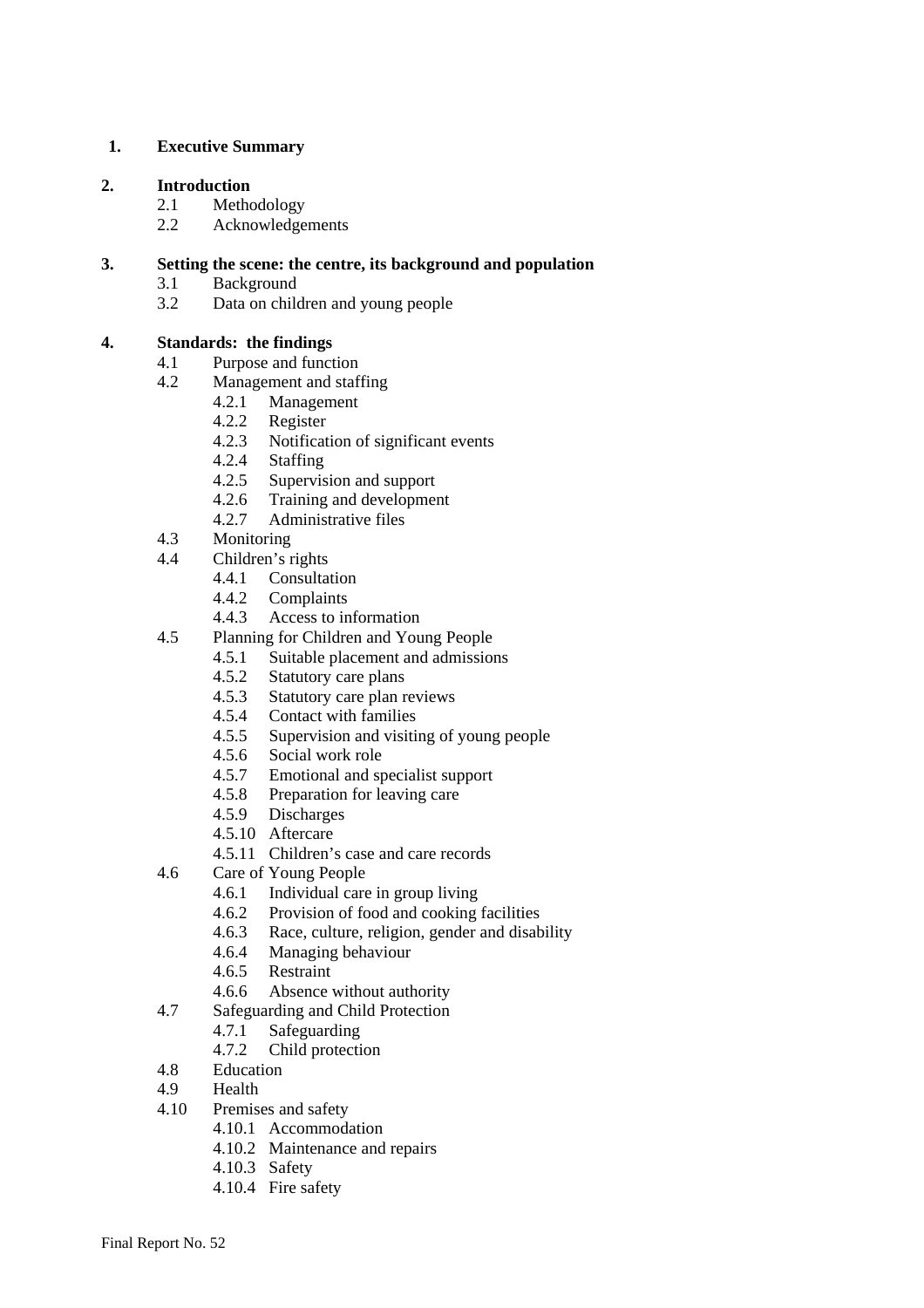#### **5. Summary of recommendations**

# **Executive Summary**

This section contains a brief summary of the main findings and conclusions of the inspection under the Child Care Act 1991, Section 69 (2) of a High Support Service (HSS) run by the South Eastern Health Board (SEHB) in the Waterford Community Care Area. The inspection took place between  $26<sup>th</sup>$  and  $28<sup>th</sup>$  June 2002. Readers requiring a more detailed account should refer to the main sections of the report.

The service comprised a principal unit, referred to in the report as the High Support Unit (HSU), in which there were three adolescent girls aged between 15 and 16 years of age, and a satellite unit set up for the care of one resident aged 15. It had been established in June 2000 for one vulnerable young person who was in need of high levels of support and supervision. It is now one of a group of four high support units in the SEHB region that serve three health boards: the Mid Western, the Southern and the SEHB. Reciprocally, the SEHB can refer young people to the special care units in the Southern and Mid-Western boards' regions.

The purpose and function of the HSU was designed around the needs of young people, and has changed as different young people have come to live there. Two of the young people had been on detention orders at the start of the placement, but on the expiry of the orders one was placed in voluntary care, and the other on a care order. The other two were on care orders. The statement of purpose and function gave a good description of the therapeutic objective and ethos of the unit, but there was no mention of detention orders, and the issue of whether the unit is a closed or open environment was not made clear. This confusion was reflected in interviews with staff. As a result of new legislation, it is not permissible in law to detain young people in high support units, so the purpose and function needs to be changed to reflect this.

For the purposes of the inspection the principal unit and the satellite were seen as an integrated service. The HSU was based in a large old detached house in the grounds of a hospital in Waterford. The satellite unit was a modern, well-maintained bungalow in the countryside. Staff from the HSU were co-opted to work in the satellite unit, and received an intensive programme of training to prepare them for a detailed programme of therapeutic intervention. Since the inspection the HSU has moved to new premises in a recently refurbished house further out of the city, and it is the intention of the board that the young person in the satellite unit is introduced gradually to other care provision.

The quality of primary care in the centre was excellent. There was ample evidence of carefully considered day-to-day care tailored to the individual needs of the young people. The ethos of the service was based in the therapeutic character of the relationships between the staff and young people, and inspectors found that the aspirations enshrined in the policies were realised in practice. Privacy, dignity and individuality were respected and promoted. The emotional and psychological needs of the young people were well met by the staff and by specialists outside the units. The service had 20 hours a week of dedicated time from a child and adolescent psychologist. Young people were included in discussions about their future, in reviews, in residents' meetings, and in decisions about day-to-day living. They were given good opportunities to engage in a wide range of activities in the local community, and their links with their families were promoted and facilitated. The board is to be commended for providing the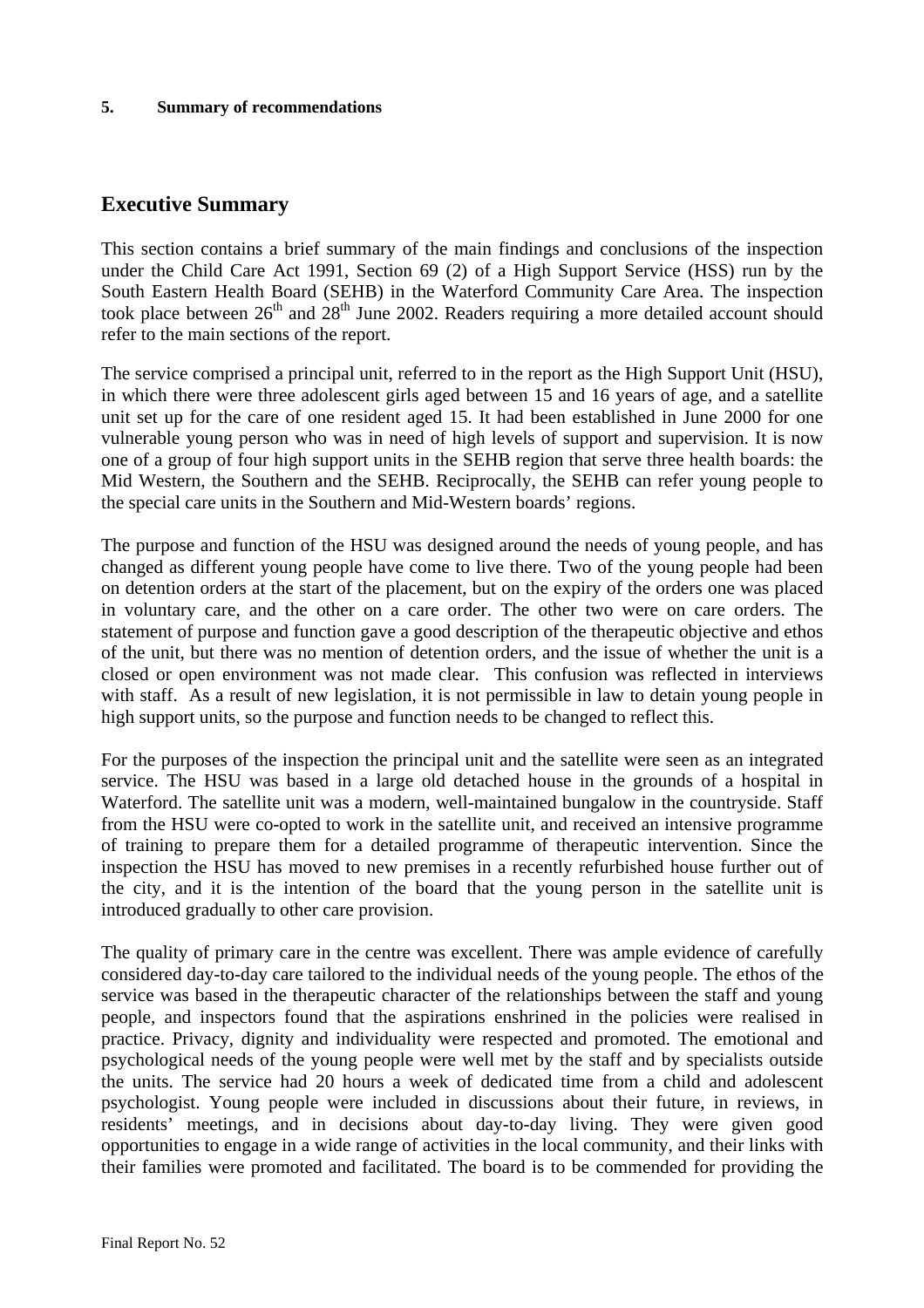service with a responsive and supportive structure, and the staff are to be commended for their commitment to the young people in their care.

The level of consultation of young people by centre staff was commendably high. Complaints were dealt with by a clear procedure, which was used effectively by the young people. Complaints were discretely recorded, but not routinely passed on to supervising social workers. The policy and procedure on complaints needs to be revised in order to support the good practice found within the HSS; and external and independent elements ought to be clearly identified and involved. Policy and practice on access to information need to be reviewed.

A suitably qualified person managed the HSS. There was an advisory committee that also functioned as an admissions committee, and the manager had easy access to the committee members for advice and support. The HSS had 35 staff. The manager and his deputy managed both units. A child care leader was in day-to-day charge of the satellite unit. The staff were an experienced and well-qualified group with 22 of the staff with recognised qualifications and nine studying for the National Diploma in Child Care.

Evidence of Garda clearances was available to inspectors for 22 of the staff. Only thirteen of those had been received prior to the member of staff commencing employment; and of those for whom references had been received, only two staff had been vetted fully in accordance with the guidelines of the Department of Health and Children. This is unacceptable, and the board is urged to reform its vetting practice as a matter of priority.

Inspectors found the staff to have a highly professional and caring approach to their work. They were able to respond to the needs of the young people flexibly, and their own methods of solving problems and resolving conflict were internalised by the young people in their care. The young people spoke very warmly of the manager and of their keyworkers in particular as people they could trust. They had a strong belief that if they had any problem staff would endeavour to sort it out for them. There were supports in place for staff, particularly access to psychological services, but inspectors shared their concern that they did not receive regular professional supervision, and recommend that the board address this as soon as possible.

There is a need for policies on child protection and safeguarding, including procedures for protective strategies within the centre. More staff need training in Children First, and all staff would benefit from specific training on how to deal with disclosures of past abuse since the trust they have built up with staff and the therapeutic supports they receive have given the young people confidence to disclose.

Administration in the centre was of a high standard. Children's files were well organised and maintained, and supported by good recording practices. Within the HSS inspectors observed the signatures of managers on some of the records of the units, and commend the managers for it. This level of monitoring by managers needs to be in place for all aspects of care in the HSS. Monitoring by an authorised person who is not part of the line management of the HSS had only just been introduced in the board, and at the time of inspection, the person appointed had yet to make a visit to the service.

Management and staff are highly commended for the extent to which the HSS meets the standards on education. It is clear that education is highly valued, and that the high expectations of staff are matched by encouragement and practical support. The board is commended for rationalising and restructuring the teaching facilities in the HSUs so that resources can be shared between them.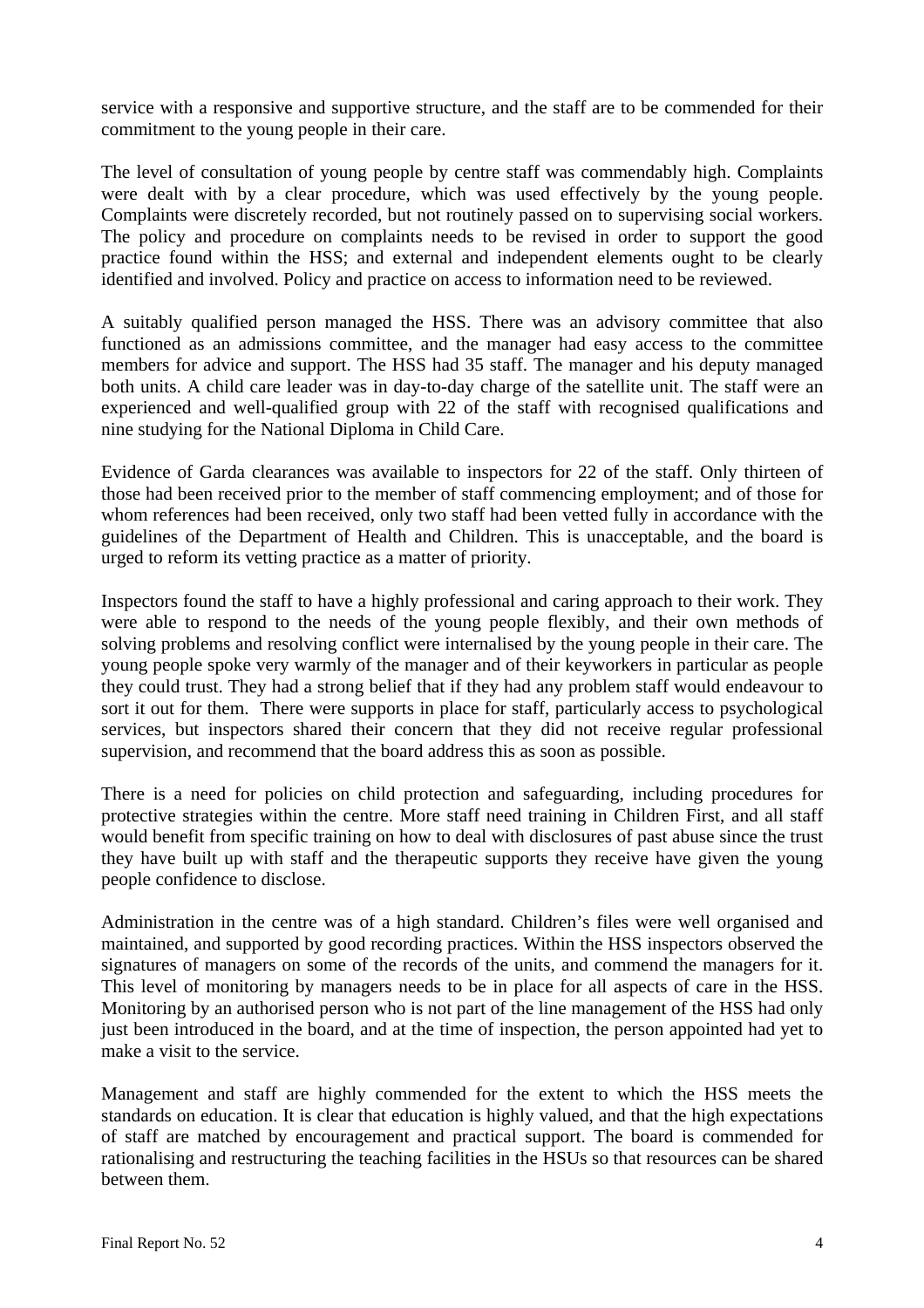The main area of concern for inspectors was that the statutory care planning and reviewing processes could not easily be tracked through the young people's files, and there were significant deficiencies in some care plans, and on-going problems with reviews. Supervising social workers visited the young people at a frequency within the requirements of the regulations, but taking into account the serious difficulties that resulted in the young people being placed in the high support unit, it is unacceptable that the care plans and reviews do not reflect the professionalism and commitment found elsewhere in the service. The board is urged to reform the practices around care plans and reviews as a matter of urgency.

The premises were recognised by the board as unsuitable for the purpose, and at the time of the inspection the HSS was about to move to newly refurbished premises. However, inspectors found that those that were in use were well kept and maintained, and that fire certificates and insurance were in place in accordance with regulations.

In summary, inspectors found a service in the HSS in Waterford that had the hallmark of commitment to individual young people and flexibility and creativity in the face of serious challenges, and many excellent features. However, the board is urged to attend to those matters that do not meet the standards for such an important residential resource so that their total commitment to the quality of the care provided can be reflected in practice.

# **1. Introduction**

The Social Services Inspectorate (SSI) carried out the inspection of the High Support Service (HSS) under the Child Care Act 1991, Section 69 (2) which provides authority for the inspection of the social services functions of health boards, including children's residential centres.

The service comprised a principal unit in which there were a number of residents, and a satellite unit set up for the care of one resident. The units were situated in Waterford Community Care Area (WCCA) and were managed by the South Eastern Health Board (SEHB).

In preparing the inspection, inspectors had discussions with the regional child care co-ordinator of the SEHB in order to determine whether the units should be inspected together or separately. He explained that the satellite unit was established as a result of a plan submitted to the High Court during a judicial review of a case. The board's overall plan was to have four HSUs in its area. Three were run by the board, and the other by a non-statutory organisation. All of them were part of an inter-board structure in that referrals could be received from the Mid Western Health Board (MWHB), the Southern Health Board (SHB), and the SEHB itself. Reciprocally, the SEHB could make referrals to the Special Care Unit (SCU) run by the SHB, and will be able to make referrals to the SCU about to be opened by the MWHB.

Each of the HSUs in the board's area had separate functions, and it was not the plan of the board to supply another HSU for one young person. The High Court determined that the unit should be seen as a part of the HSU, and the terminology "satellite unit" originated from there. The satellite unit has the same purpose and function as the HSU, and whilst it has a shared management structure and there is a core of staff dedicated to it, there is also some interchangeability between the staff of the two units. When referring to the two units collectively the report uses the term High Support Service (HSS). The satellite unit was seen as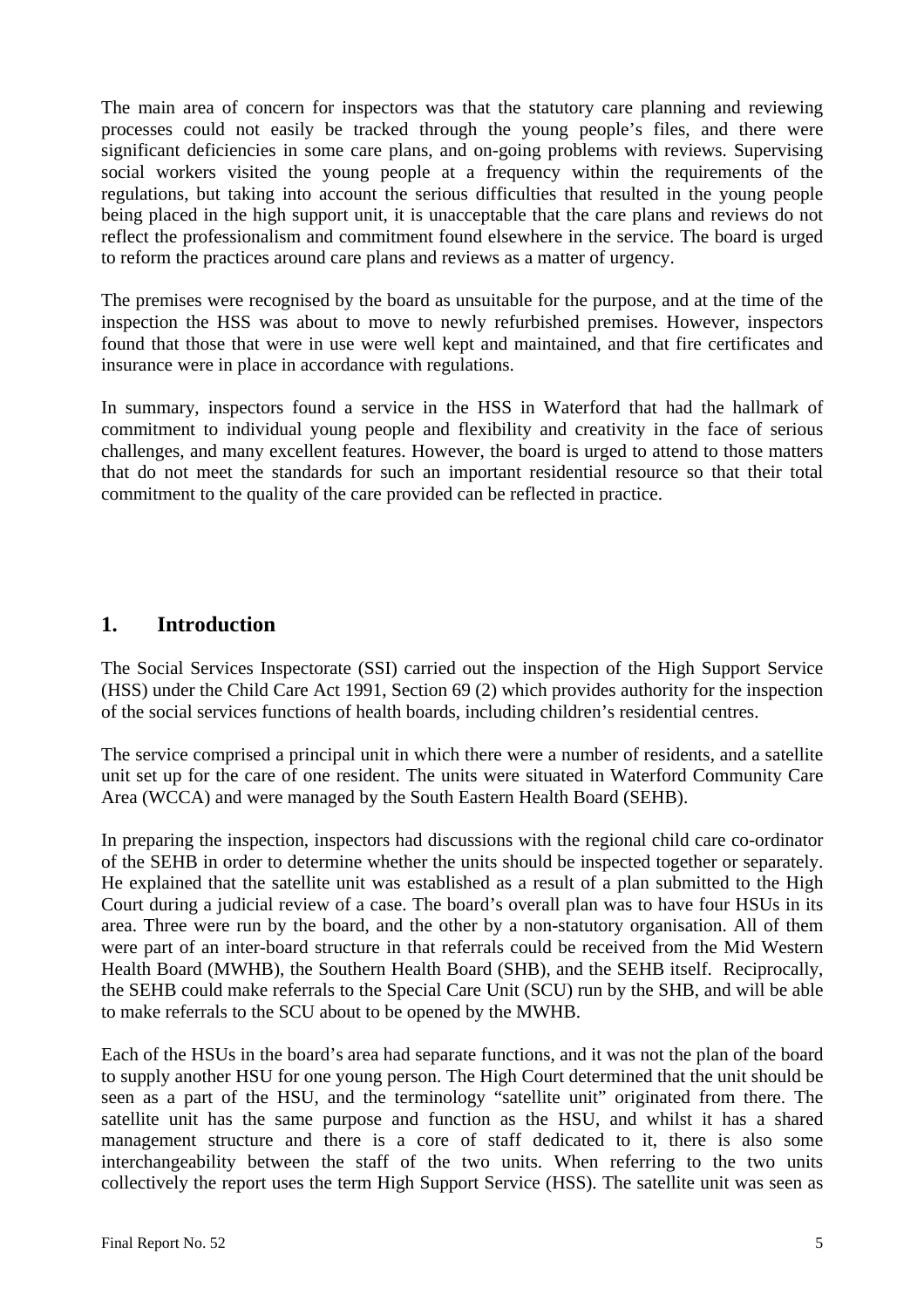a temporary solution to a difficulty in placing the young person, and the plan was that she should gradually be integrated into other care provision.

In the meantime, there was a plan to move the HSU to newly refurbished premises several miles from where it was at the time of the inspection. It was also planned that when the young person had settled back with the group there the satellite unit would close, and the staff of the satellite would return to the HSU.

One pre-inspection visit was made on the  $19<sup>th</sup>$  June 2002 during which the inspection process was explained to staff and young people, and the premises were seen for the first time. The inspection took place over three days from  $26<sup>th</sup>$  to  $28<sup>th</sup>$  June 2002. The lead inspector was Michael McNamara, and Ann Ryan was support. During the inspection, inspectors based themselves in the HSU in Waterford, but also inspected the satellite unit and visited the new location. Throughout the report it should be assumed by the reader that the policies, procedures and practices of the HSS were those used in the HSU and the satellite unit, unless it is stated otherwise.

# *2.1 Methodology*

The inspectors had access to the following documents during the inspection:

- A statement on the purpose and function of the centre.
- The centre's statements of policies and procedures
- The young people's case files
- The young people's daily log books
- All administrative and recording systems
- Ouestionnaires completed by social workers, and parents
- Census forms on staff members
- Census forms on young people
- Staff rotas
- The centre's health and safety statement.

During the course of the inspection four young people were interviewed. Also interviewed were: the unit manager, the deputy unit manager, six residential staff members, two social workers, a clinical psychologist associated with the centre, the child care manager and the acting general manager of WCCA. During the inspection, inspectors observed the day and evening routines, and visited the satellite unit, which was situated about five miles from the main unit.

# *2.2 Acknowledgements*

The inspectors would like to express their appreciation for the co-operation received from all concerned.

# **2. Setting the scene: the centre, its background and population**

# *2.1 Background*

The HSU was opened in July 2000 for one young person in need of high levels of support and supervision. A second young person was admitted in September 2000. The unit experienced difficulties because of the young person's extreme vulnerability, and in May 2001 she was transferred to a more secure residential setting. That placement also broke down. As part of a plan put before the court it was decided that the young person needed space from other young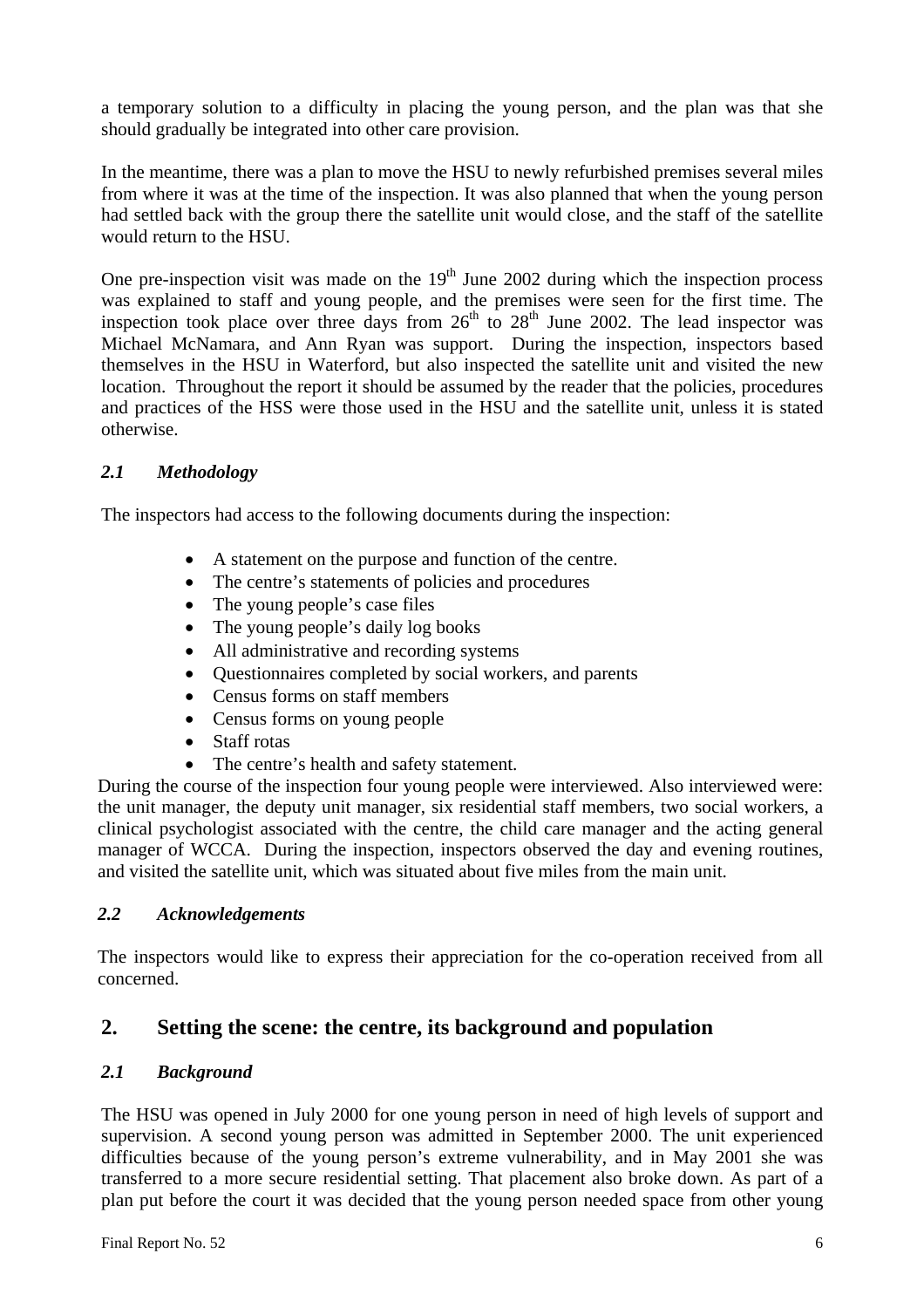people in accommodation on her own within a high support structure. The board provided a deputy manager for the HSS, a training package for staff, and other resources for the house, which was situated about five miles away from the original HSU. Some of the staff from the original HSU were allocated to work in the new arrangement. The young person was involved in the process of planning the resource, and moved there in January 2002. The board told the court that the arrangement was part of the WCCA HSS, and as described in detail in 2 above, the board and the court agreed that it was a satellite provision of the service rather than a separate arrangement. The HSU was based in a large detached house within walking distance of local amenities in the city of Waterford. The satellite unit was situated in a detached bungalow in the countryside.

#### *2.2 Data on Young People*

| <u>Details of Young People in HSS – 28<sup>th</sup> June 2002</u> |
|-------------------------------------------------------------------|
|                                                                   |

| Age   | Length of time<br>in HSS | <b>Legal Status</b>   | <b>Previous placements</b>                  |
|-------|--------------------------|-----------------------|---------------------------------------------|
|       |                          |                       |                                             |
| 16    | 17 months                | Care Order            | Girls' Detention School                     |
| 15    | 11 months                | <b>Voluntary Care</b> | One foster placement;                       |
|       |                          |                       | One relative placement;                     |
|       |                          |                       | Special Care Unit                           |
| 16    | 8 months                 | Interim Care Order    | Children's Residential Centre               |
| $15*$ | 6 months                 | Care Order            | One foster placement;                       |
|       |                          |                       | Remand & Assessment Unit – Girls' Detention |
|       |                          |                       | School:                                     |
|       |                          |                       | <b>HSU</b> Waterford;<br>3.                 |
|       |                          |                       | Special Care Unit.                          |

*\* = Resident in satellite unit*

Including the satellite unit, the HSS had accommodation for six young people. From the time of opening in July 2000 the centre had ten admissions, including one re-admission. Over that time the average length of placement was 11.9 months. At the time of the inspection, there were four young women aged between 15 and 16 years resident in the units. Two had been in care in the HSU under detention orders, but on the expiry of the orders these were changed to voluntary care and a care order, and the other two were under care orders. Details are shown in the table below.

# **4. Standards: the findings**

# *4.1 Purpose and function*

**The centre has a written statement of purpose and function that accurately describes what the centre sets out to do for young people and the manner in which care is provided. The statement is available, accessible and understood.** 

The HSU had a statement of purpose and function. It stated that the purpose of the unit was to provide *"a consistent, nurturing environment for adolescent girls who have exhibited difficult behaviours and for whom the provision of therapy whilst living in their own community is not appropriate."* 

It's objective was to provide a comprehensive assessment whilst meeting the individual, social, emotional, and psychological needs of the young people who are placed there. This was said to be achieved by: provision of a caring, consistent, and safe environment in which learning from positive role models may take place; and enhancing self-esteem. The document described the initial two weeks of the admission process as a period during which a comprehensive care plan would be drawn up and agreed on.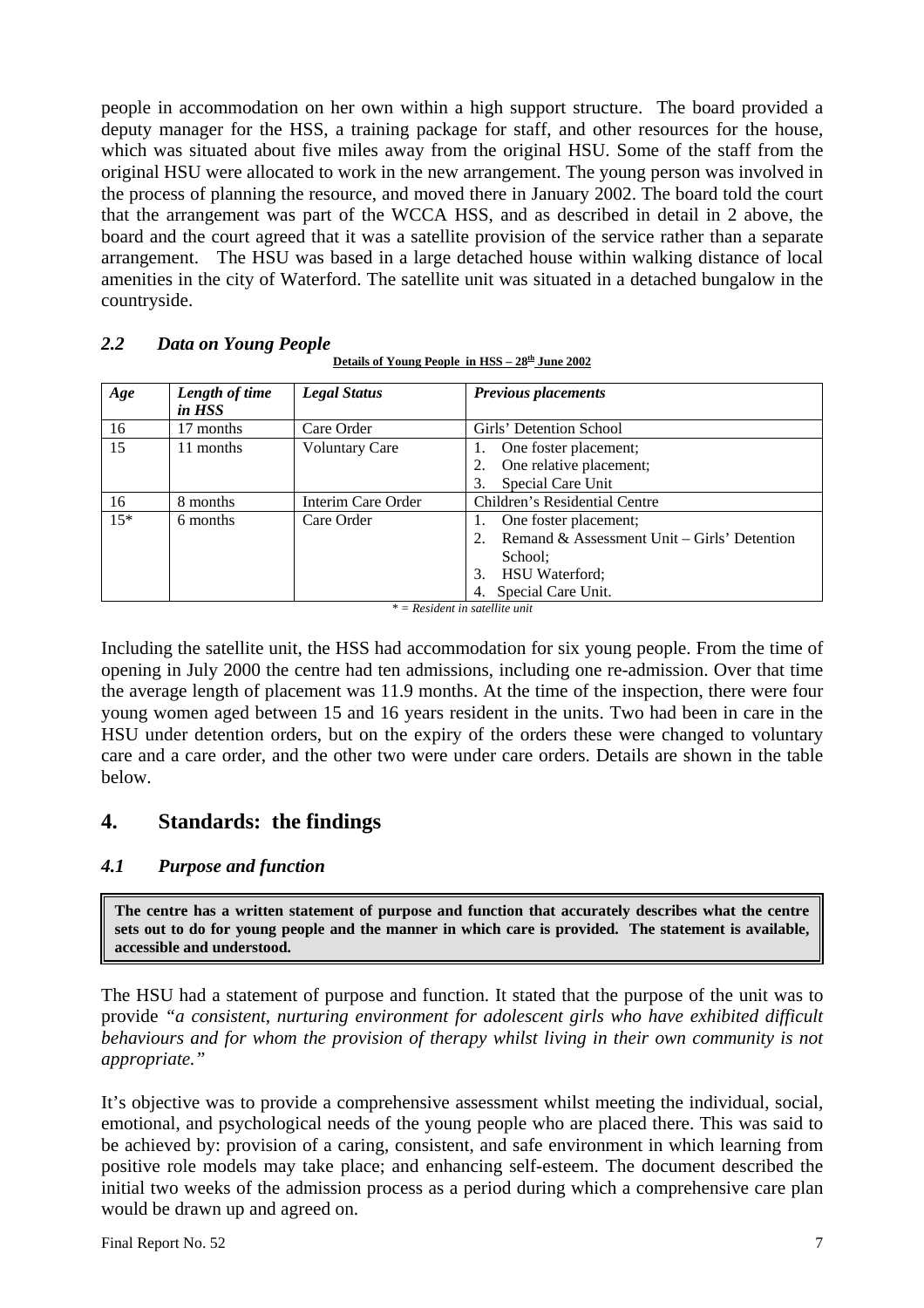The statement of purpose and function is supported by a document prepared for parents and guardians that describes the centre as a high support unit run by the SEHB that provides a therapeutic programme for five girls. The document describes the staffing, the areas of concern which form the basis of the staff's work with the young people, and the daily routine of the unit. It had attached to it a description of the therapeutic approach of the centre that clearly stated that on-going discussion with the young people, at a time and level relevant to their ability, would take place in order to help them understand themselves and their difficulties. In accordance with the statement, this therapy was overseen by a psychologist attached to the unit, and was effected by regular meetings between the young people and the psychologist, their keyworkers, and their teachers, and by group meetings.

The statement of purpose and function gives a good description of the therapeutic objective and ethos of the unit, but does not state whether the unit is a closed or open environment. Furthermore, the unit is not described as a regional resource for the other two health boards from which it can take referrals. Although three of the young people placed at the unit at the time of the inspection had been in a special care unit or other detention facility, it was not clear from the statement that the HSS functioned as step-down unit. Staff interviewed by inspectors were clear that the unit provided a therapeutic environment for the young people placed there, but they were unsure of whether they could detain a young person.

During the two years up to June 2002 four of the young people admitted to the HSU were on detention orders. At the time of the inspection two of the residents were on detention orders. The young people understood that the orders were made by the court, and were outside the control of the centre or the health board. The manager of the HSS told inspectors that in practice detention was not a primary focus in the day-to-day running of the service. At one point in the past doors of the HSU were locked to detain one young person thought to be at risk of self-harm. At the time of the inspection, the external doors of the HSU were routinely kept locked to keep unwanted visitors out. However, the front door could be opened from the inside by the young people up to 10.00 pm.

The statement of purpose and function needs to be reviewed in order to reflect the recent changes in legislation regarding detention of young people, and to show the place of the unit within the range of services accessible to the three boards that may use it. The age range of the young persons for whom the unit has been established, and the place of the unit in a continuum of care by reference to its role as a step-down unit and its objectives in terms of moving the young people on to other resources should be reflected in the statement.

# **Recommendation**

**1 The SEHB should review the statement of purpose and function of the HSU. The review should include: a clear statement that it does not detain young people; its role as a step-down unit from special care units; its role in providing high support for young people from health boards other than the SEHB; the age range of young people for whom it provides a service; and the expectations of the board in terms of young people moving on after placement in the unit.** 

# *4.2 Management and staffing*

**The centre is effectively managed, and the staff are organised to deliver the best possible care and protection for young people. There are appropriate external management and monitoring arrangements in place.**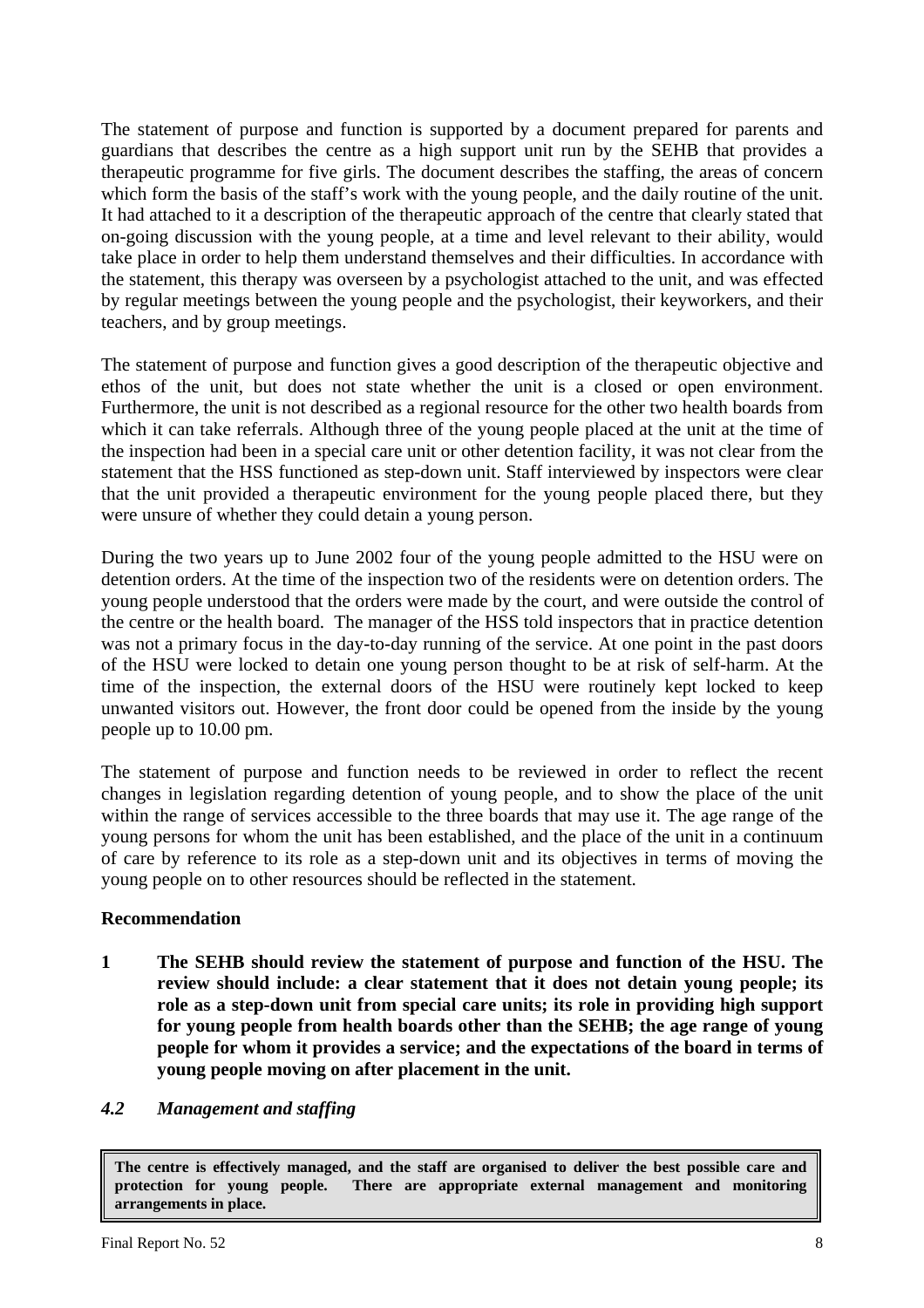#### *4.2.1 Management*

An appropriately qualified person managed the service on a day-to-day basis. He had been in his post for 1 year and nine months before the inspection, but had worked in residential care for over 13 years. His line manager was the acting general manager for the WCCA, with whom he had regular supervision. He had access to the management advisory committee for consultation and decisions regarding admissions. He also received regular professional supervision from a senior psychologist, and support from the child care manager of WCCA, both of whom were members of the management advisory committee. From interviews with staff and young people inspectors formed the view that the manager was very well respected, and seen as a person who could be easily approached if there was a problem. Two of the young people described him as a good friend.

The manager of the HSS managed both the HSU and the satellite unit. The acting deputy manager had primary responsibility for the HSU, but also supported the manager in overseeing the satellite unit. In the satellite unit a child care leader was responsible for the staff roster and administration, and she reported to the manager or his deputy on a daily basis. The child care leaders in the HSU had responsibility for the running of shifts, for monitoring the work of the keyworkers, and for providing supervision for staff.

The HSS had a management committee that had both an advisory role, and an executive role in regard to admissions. It met once per month. It was chaired by the child care manager of the WCCA, and its members were: principal social workers from Kilkenny and Waterford community care areas; the director of child and family services for the SEHB; a senior psychologist from the WCCA; the principal of the school which provided education to the HSUs within the board; and the manager of the HSS. Its advisory function was to provide support and oversee the running of the HSS, ensure quality control, provide guidance in the formulation of the policies and procedures, and advise on issues arising from staffing and the placements of young people. It also met as an admissions committee from time to time to consider referrals, and an executive function insofar as it made decisions about admissions. The diagram below shows the structure of the management of the HSS.

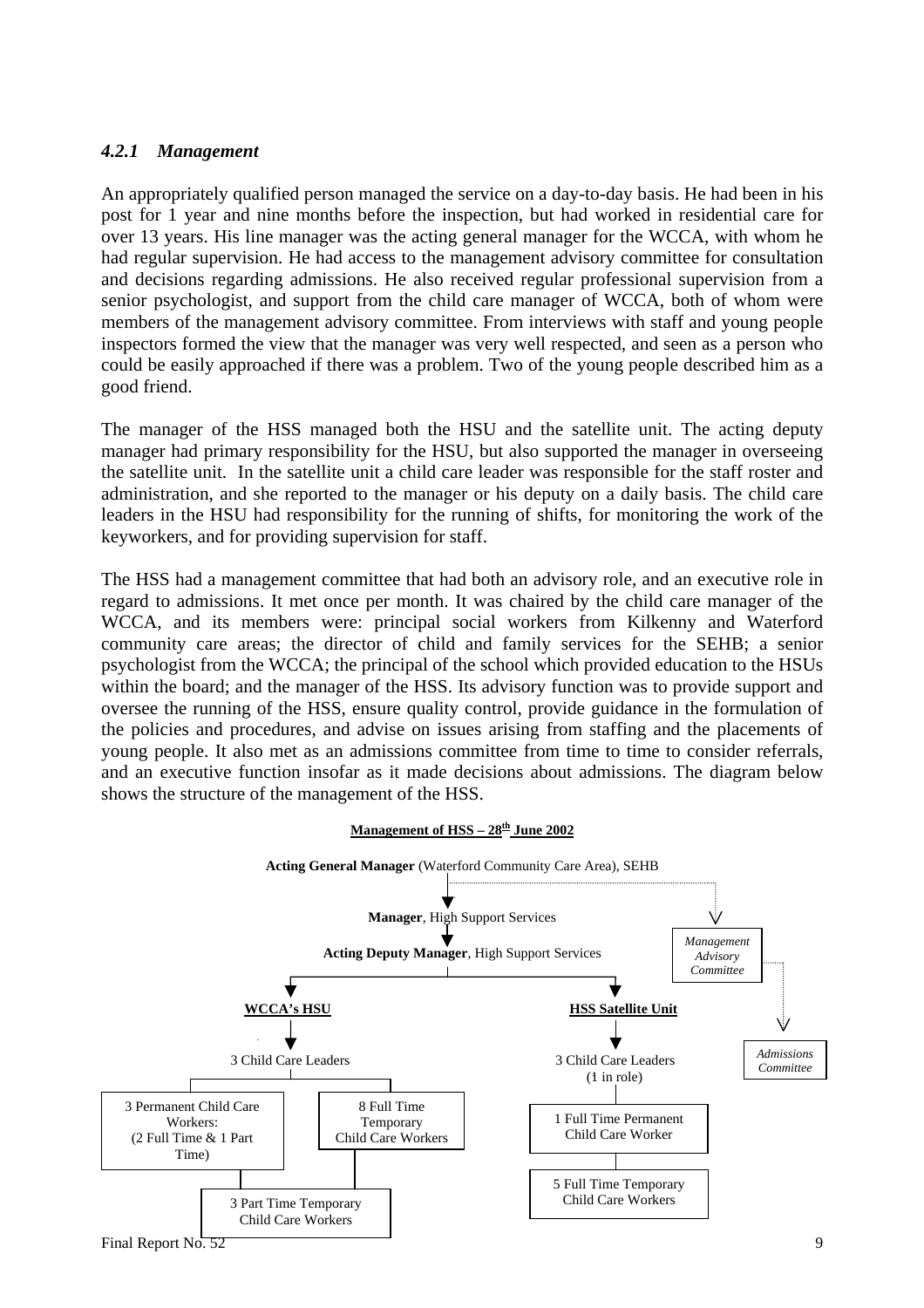

#### *4.2.2 Register*

The centre had a register in accordance with *Child Care (Placement of Children in Residential Centres) Regulations, 1995, Part IV, Article 21.* It was stored electronically, and a duplicate was kept at the WCCA's office. It showed the date of admission and discharge, and the places to which young people were discharged. It also had a column for re-admissions. However, the entries against one young person's name had not been completed, and the date of birth of another was incorrect. The format of the register did not include the sex of the young person, or the names and addresses of parents as required by the *Child Care (Placement of Children in Residential Care) Regulations 1995, Part IV, Article 21 (2).*

#### **Recommendation**

**2 The board should redesign the register in order to incorporate all the particulars required by** *Child Care (Placement of Children in Residential Care) Regulations 1995, Part IV, Article 21 (2).*

# *4.2.3 Notification of significant events*

The centre had systems for notifying social workers of significant events. Social workers said that they were given regular detailed information about developments in the lives of the young people both verbally and in writing. Inspectors found evidence to support this when they looked at the young people's files. There were incident sheets for serious events such as unauthorised absences, and information sheets with details of a less critical nature such as disclosures, observed behavioural trends, and staff reports on interactions with themselves or others, which were also sent to social workers. This criterion of the standard was well met in the HSS.

# *4.2.4 Staffing*

The HSS had 35 staff: one manager, one acting deputy manager, five child care leaders, one acting child care leader, three permanent full time child care workers, one permanent part time child care worker, thirteen full time and ten part time temporary child care workers. The manager covered both the HSU and satellite unit. A child care leader was in charge of the satellite unit, with a team of ten staff, one of whom worked part time in the HSU. Apart from those shown above, relief staff were occasionally drawn from other WCCA residential units. Several of the temporary staff were awaiting appointments to the permanent panel. Inspectors are concerned at the high numbers of temporary staff being used in the HSS. In a therapeutic setting for young people with histories of problems with attachments, interaction with a large and changing group of adults does not meet their need for stability, security, and consistent care.

All full time staff worked 39 hours per week. The pattern in the HSU was a complex rolling rota giving a varied selection of hours and days off to the staff. Two of the staff provided waking night cover. There were three days off in one week and one in the next, so that they averaged four in each fortnight. There were four staff on duty each shift, and staffing allowed for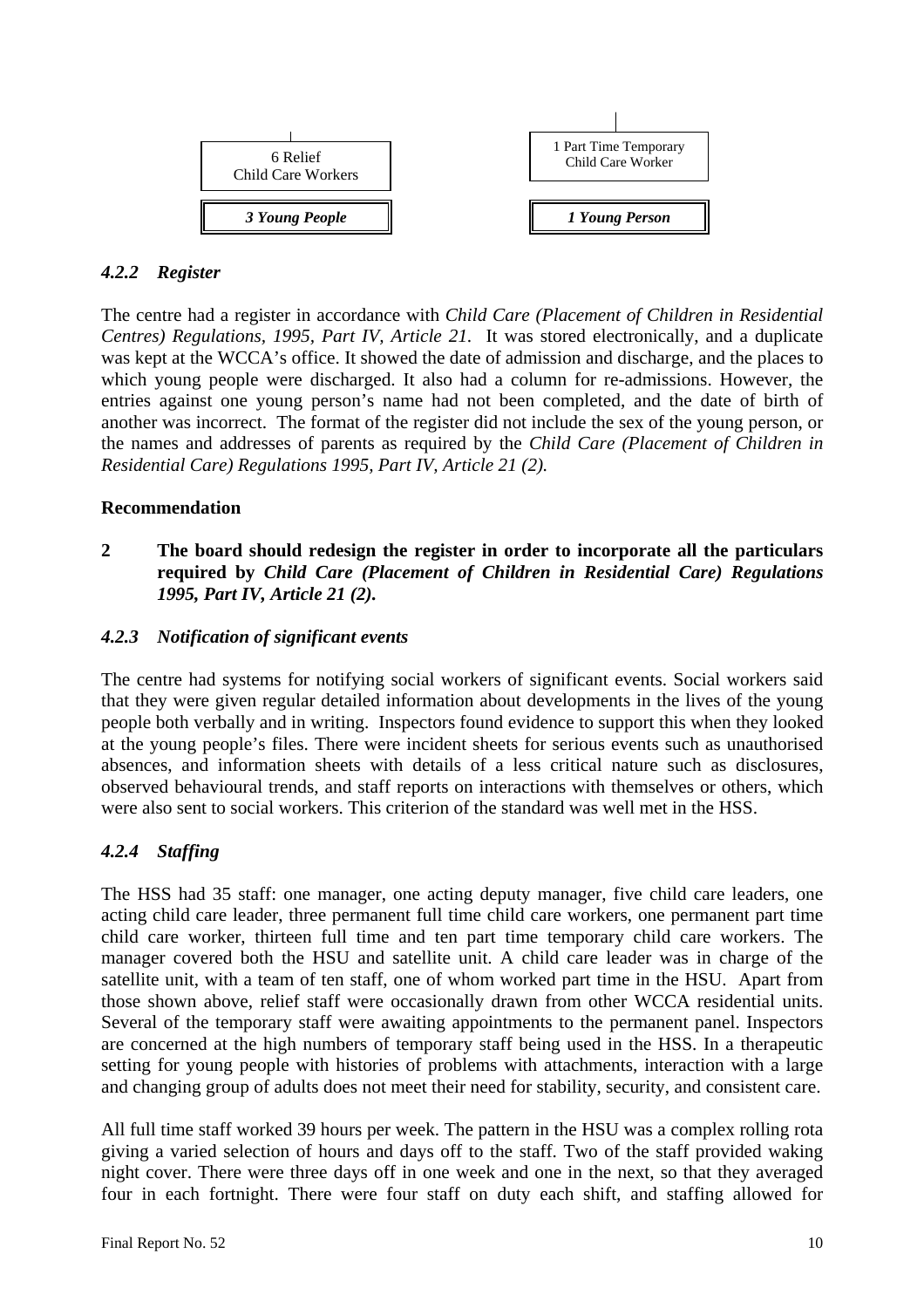adequate overlapping and handovers. The level of staffing was satisfactory for the purpose of the unit. There was no formal on call system, but staff told inspectors that the manager was on call most of the time. This facility was shared with the acting deputy manager and child care leaders, but was not formally acknowledged by the board.

Twenty-three of the staff had recognised qualifications in child care, which are highlighted in the table below. Of the remaining staff, three had social science degrees, and one had a degree in psychology. Apart from the qualifications listed below, the staff group had a range of other educational achievements, including a philosophy diploma and certificates in social care and youth and community work. Nine of those without qualifications were studying for the National Diploma in Applied Social Studies and Social Care. As well as having a high number of qualified personnel, the staff group also had a good balance of age and experience. The average age was just over 33 years, with a range of 22 to 51 years. The average length of service in residential care was three years eight months, and the average length of service in the centre was one year six months.

Evidence of Garda clearances was available to inspectors for 22 of the staff. Only thirteen of those had been received prior to the member of staff commencing employment. Five staff had three references, eight staff had two, six staff had one; and evidence of references for sixteen staff was not available. Of those for whom references had been received, only two staff had been vetted fully in accordance with the guidelines of the Department of Health and Children. This is unacceptable, and inspectors urge managers to pursue outstanding references and ensure that in future all staff are appropriately and fully vetted before taking up employment, in accordance with guidance issued by the Department of Health and Children. The table below shows the staffing of the HSS on  $30^{th}$  May 2002.

|     | <b>Staff member</b>          | <b>Hours</b> | Employment<br><b>Status</b> | <b>Qualification</b>                              | <b>Length of Service</b><br>with HSS | <b>HSU</b> | SAT        |
|-----|------------------------------|--------------|-----------------------------|---------------------------------------------------|--------------------------------------|------------|------------|
| #1  | Manager                      | 39           | Full Time                   | National Diploma in Applied Social Studies &      | 1 year 9 months                      | $\sqrt{ }$ | $\sqrt{ }$ |
|     |                              |              | Permanent                   | <b>Social Care</b>                                |                                      |            |            |
|     |                              |              |                             | <b>BA Applied Social Studies in Social Care</b>   |                                      |            |            |
| #2  | <b>Acting Deputy Manager</b> | 39           | <b>Full Time</b>            | <b>BA</b> in Social Science                       | 2 years 11 months                    | $\sqrt{}$  | $\sqrt{ }$ |
|     |                              |              | Permanent                   |                                                   |                                      |            |            |
| #3  | Child Care Leader            | 39           | Full Time                   | <b>National Diploma in Applied Social Studies</b> | 3 years 1 month                      | $\sqrt{}$  |            |
|     |                              |              | Permanent                   | & Social Care                                     |                                      |            |            |
|     |                              |              |                             | BA Applied Social Studies in Social Care          |                                      |            |            |
| #4  | Child Care Leader            | 39           | Full Time                   | National Diploma in Applied Social Studies &      | 2 years 11 months                    |            | $\sqrt{ }$ |
|     |                              |              | Permanent                   | <b>Social Care</b>                                |                                      |            |            |
| #5  | Child Care Leader            | 39           | <b>Full Time</b>            | <b>BA</b> in Social Science                       | 2 years 11 months                    |            | $\sqrt{ }$ |
|     |                              |              | Permanent                   |                                                   |                                      |            |            |
| #6  | Child Care Leader            | 39           | Full Time                   | BA in Applied Social Studies in Social Care       | 2 years 9 months                     |            | $\sqrt{ }$ |
|     |                              |              | Permanent                   |                                                   |                                      |            |            |
| #7  | Child Care Leader            | 39           | Full Time                   | National Diploma in Applied Social Studies &      | 2 years 2 months                     | $\sqrt{ }$ |            |
|     |                              |              | Permanent                   | <b>Social Care</b>                                |                                      |            |            |
| #8  | Acting Ch Care Leader        | 39           | Full Time                   | National Diploma in Applied Social Studies &      | 1 year 11 months                     | $\sqrt{ }$ |            |
|     |                              |              | Permanent                   | <b>Social Care</b>                                |                                      |            |            |
| #9  | Child Care Worker            | 39           | Full Time                   | No qualification                                  | 2 years 6 months                     | $\sqrt{ }$ |            |
|     |                              |              | Permanent                   |                                                   |                                      |            |            |
| #10 | Child Care Worker            | 39           | Full Time                   | No qualification                                  | 1 year 7 months                      |            | $\sqrt{ }$ |
|     |                              |              | Permanent                   |                                                   |                                      |            |            |
| #11 | Child Care Worker            | 39           | <b>Full Time</b>            | National Diploma in Applied Social Studies &      | 1 year                               | $\sqrt{ }$ |            |
|     |                              |              | Permanent                   | <b>Social Care</b>                                |                                      |            |            |
| #12 | Child Care Worker            | 19.5         | Part Time                   | No qualification                                  | 3 years 1 month                      | $\sqrt{ }$ |            |
|     |                              |              | Permanent                   |                                                   |                                      |            |            |
| #13 | Child Care Worker            | 39           | Full Time                   | National Diploma in Applied Social Studies &      | 2 years 2 months                     | $\sqrt{}$  |            |
|     |                              |              | Temporary                   | <b>Social Care</b>                                |                                      |            |            |
| #14 | Child Care Worker            | 39           | Full Time                   | No qualification                                  | 1 year 9 months                      | $\sqrt{ }$ |            |
|     |                              |              | Temporary                   |                                                   |                                      |            |            |
| #15 | Child Care Worker            | 39           | <b>Full Time</b>            | No qualification                                  | 1 year 8 months                      |            | $\sqrt{ }$ |
|     |                              |              | Temporary                   |                                                   |                                      |            |            |
| #16 | Child Care Worker            | 39           | Full Time                   | National Diploma in Applied Social Studies &      | 1 year 7 months                      | $\sqrt{ }$ |            |
|     | Relief                       |              | Temporary                   | <b>Social Care</b>                                |                                      |            |            |
| #17 | Child Care Worker            | 39           | Full Time                   | National Diploma in Applied Social Studies &      | 1 year 7 months                      |            | $\sqrt{ }$ |
|     |                              |              | Temporary                   | <b>Social Care</b>                                |                                      |            |            |
| #18 | Child Care Worker            | 39           | Full Time                   | National Diploma in Applied Social Studies &      | 1 year 7 months                      |            | $\sqrt{ }$ |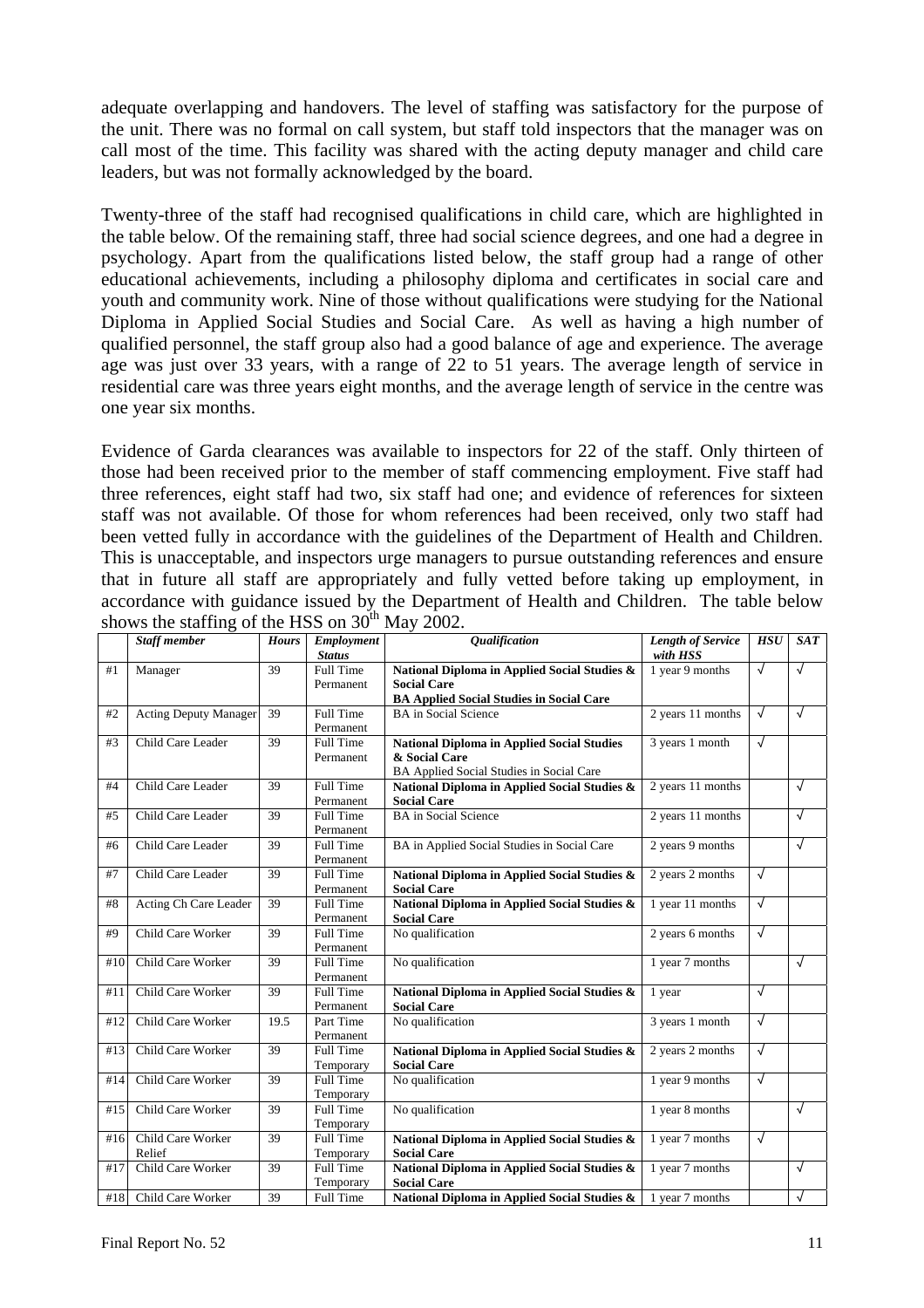|     |                   |    | Temporary | <b>Social Care</b><br><b>BA</b> in Social Studies  |                  |   |            |
|-----|-------------------|----|-----------|----------------------------------------------------|------------------|---|------------|
| #19 | Child Care Worker | 39 | Full Time | <b>BA Applied Social Care &amp; Social Studies</b> | 1 year 5 months  | √ |            |
|     |                   |    | Temporary |                                                    |                  |   |            |
| #20 | Child Care Worker | 39 | Full Time | No qualification                                   | 1 year 3 months  | √ |            |
|     |                   |    | Temporary |                                                    |                  |   |            |
| #21 | Child Care Worker | 39 | Full Time | No qualification                                   | 1 year 1 month   | √ |            |
|     |                   |    | Temporary |                                                    |                  |   |            |
| #22 | Child Care Worker | 39 | Full Time | <b>BA</b> in Psychology                            | 9 months         | √ |            |
|     |                   |    | Temporary |                                                    |                  |   |            |
| #23 | Child Care Worker | 39 | Full Time | National Diploma in Applied Social Studies &       | 7 months         | √ |            |
|     |                   |    | Temporary | <b>Social Care</b>                                 |                  |   |            |
| #24 | Child Care Worker | 39 | Full Time | National Diploma in Applied Social Studies &       | 5 months         |   | $\sqrt{ }$ |
|     |                   |    | Temporary | <b>Social Care</b>                                 |                  |   |            |
| #25 | Child Care Worker | 39 | Full Time | National Diploma in Applied Social Studies &       | 5 months         |   | $\sqrt{ }$ |
|     |                   |    | Temporary | <b>Social Care</b>                                 |                  |   |            |
|     |                   |    |           | BA Applied Social Studies in Social Care           |                  |   |            |
| #26 | Child Care Worker | 35 | Part Time | <b>National Diploma in Applied Social Studies</b>  | 2 years11 months | √ |            |
|     |                   |    | Temporary | & Social Care                                      |                  |   |            |
| #27 | Child Care Worker | 39 | Part Time | No Qualification                                   | 2 years 1 month  | √ |            |
|     |                   |    | Temporary |                                                    |                  |   |            |
| #28 | Child Care Worker | 39 | Part Time | No Oualification                                   | 1 year 1 month   | √ |            |
|     | Relief            |    | Temporary |                                                    |                  |   |            |
| #29 | Child Care Worker | 39 | Part Time | National Diploma in Applied Social Studies &       | 9 months         | √ |            |
|     |                   |    | Temporary | <b>Social Care</b>                                 |                  |   |            |
| #30 | Child Care Worker | 35 | Part Time | National Diploma in Applied Social Studies &       | 9 months         | √ |            |
|     | Relief            |    | Temporary | <b>Social Care</b>                                 |                  |   |            |
| #31 | Child Care Worker | 20 | Part Time | National Diploma in Applied Social Studies &       | 8 months         | √ |            |
|     | Relief            |    | Temporary | <b>Social Care</b>                                 |                  |   |            |
| #32 | Child Care Worker | 20 | Part Time | National Diploma in Applied Social Studies &       | 7 months         | √ |            |
|     | Relief            |    | Temporary | <b>Social Care</b>                                 |                  |   |            |
| #33 | Child Care Worker | 15 | Part Time | National Diploma in Applied Social Studies &       | 7 months         | √ |            |
|     | Relief            |    | Temporary | <b>Social Care</b>                                 |                  |   |            |
| #34 | Child Care Worker | 39 | Part Time | National Diploma in Applied Social Studies &       | 5 months         | √ |            |
|     | Relief            |    | Temporary | <b>Social Care</b>                                 |                  |   |            |
| #35 | Child Care Worker | 15 | Part Time | <b>BA</b> in Social Studies                        | $\gamma$         |   | $\sqrt{ }$ |
|     | Relief            |    | Temporary |                                                    |                  |   |            |

**Recommendation** 

**3 The SEHB should ensure that all outstanding Garda clearances and references for current staff are followed up, and that the Department of Health and Children's guidelines regarding procedures for vetting staff before employment are rigorously**

*HSS = high support service; HSU = high support unit; and SAT = satellite unit.* 

# *4.2.5 Staff support and supervision*

**applied in all future appointments.** 

The centre had a written policy on supervision that stated that supervision is vital in maintaining standards and providing support to staff. It stated that the manager would provide supervision for child care leaders, and they in turn would provide supervision for child care workers. The statement allowed for supervision to be made available to staff once per month, and more frequently if requested by staff. In interviews with staff and on examination of the supervision records it became clear to inspectors that the policy was not realised in practice. Staff told inspectors that they did not receive regular supervision. The managers of the HSU told inspectors that there was informal supervision, but also acknowledged that in the event of a shortage of staff or a crisis supervision lost its priority.

Between September 2001 and June 2002 the supervision record book showed evidence of only 25 supervision sessions for the whole staff group in the HSU. Although the staff could refer to the manager and acting deputy manager, and were debriefed by them after aggressive incidents, the primary source of support was peer support during debriefing sessions at the end of shifts. Managers did not monitor the supervision provided by the child care leaders. In practice, there was no regular formal system of staff supervision in place at the time of the inspection. Only two of the child care leaders were trained in supervision. Given the nature and intensity of the work carried out in the HSS it is an urgent requirement that a formal system of supervision is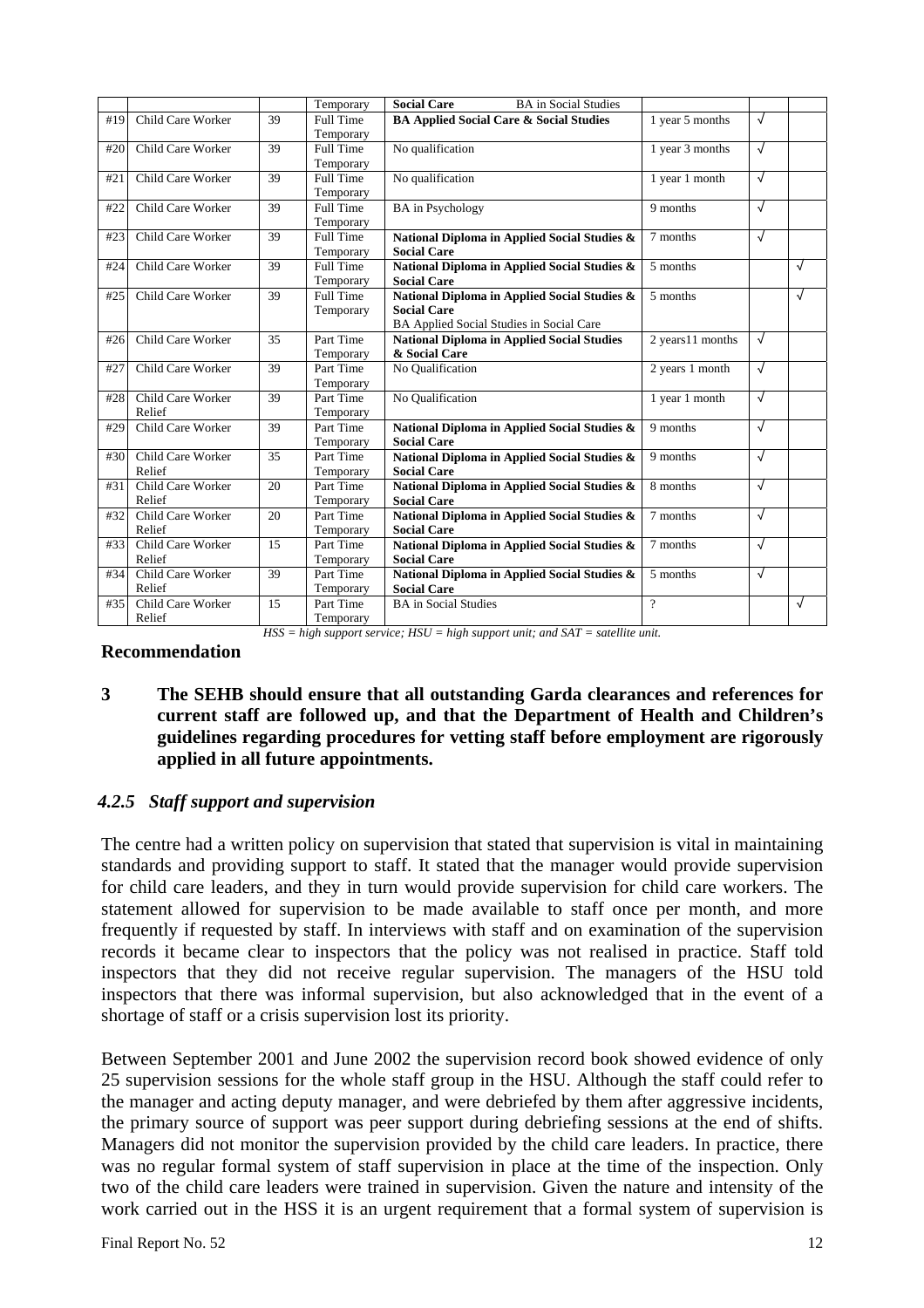put in place as soon as possible. To facilitate this the board is urged by inspectors to provide training for the manager and acting deputy manager of the service and those child care leaders who have not been trained in supervision.

Since the inspection, inspectors have been informed by the manager that responsibility for supervising staff in the HSS has been allocated to one child care leader who has been previously trained in supervision. Along with the deputy manager, it is intended that she will attend further supervision training in January 2003. Since July 2002 the manager has met with the staff supervisor regularly, and monitored supervision in the HSS.

# **Recommendations**

**4 As a matter of urgency the SEHB should develop a formal system of supervision, and provide training for those who are required to supervise staff.** 

#### **5 The manager of the HSS should ensure that all staff receive regular supervision, and that records of supervision are monitored.**

Staff meetings took place every week. There was an expectation that staff would attend as they could since the rota and college attendance did not facilitate full attendance by all staff at each meeting. Staff who could not attend were expected to read the minutes of meetings they missed. Inspectors did not find evidence of meetings attended by all staff. The number attending was sometimes as low as five, but at the time of the inspection had risen to ten. This does not meet the standard expected within a children's residential centre, and the managers are urged by inspectors to review the staff rota so that greater and more regular attendance is achieved. Inspectors recommended that the manager of the HSS review the staff rota with a view to facilitating regular attendance at staff meetings by the majority of the staff group. Since the inspection, the manager has informed inspectors that the rota was revised in July 2002 in order to allow for all staff to be on duty on Wednesdays between 2.00 and 4.00 pm to facilitate their attendance at staff meetings.

Handover meetings took place twice a day. They were supported by written notes, as described in 4.2.7 below.

Staff told inspectors that there had been no formal system or written procedures for induction of new staff. However, on appointment all staff were expected to read an induction pack put together by the manager. It was last reviewed in Jan 2002.

#### **Recommendation**

#### **6 The centre manager should ensure that all new staff receive induction.**

The manager of the HSS told inspectors that staff's complaints were included in the complaints procedures for young people because there were no systems for staff to express grievances. Staff were encouraged to raise concerns in supervision, staff meetings and handover meetings, and could bring concerns to the manager with the understanding that they could not be 'off the record', but were formal, and recorded. The need for a distinct grievance procedure for staff is commented on in 4.4.7 below.

# *4.2.6 Training and development*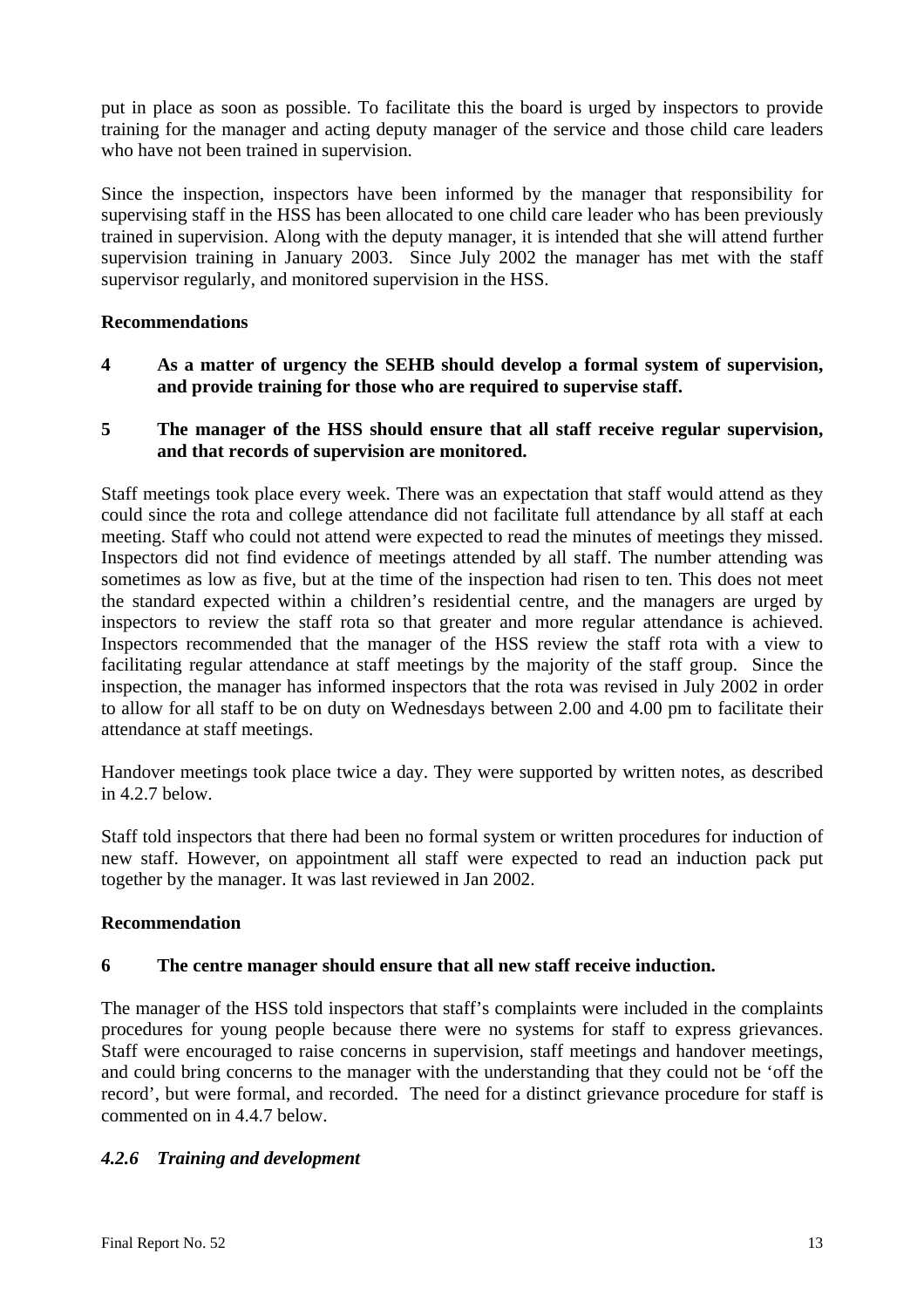Twenty-three of the 35 care staff have received training in Therapeutic Crisis Intervention (TCI). The manager of the HSU has trained as a TCI trainer. Four of the staff had received Children First training. The deputy manager and two of the child care leaders had training in staff supervision.

A training programme was planned for three weeks in June and July 2002, before the unit relocated to new premises, but its delivery depended on care arrangements for the remaining young people. These did not happen, so the training was cancelled.

The 10 satellite unit staff received training for two weeks before it opened, and some of the HSU staff also benefited from this. The range of training was comprehensive covering the legal basis and history of high support units, the national standards for children's residential centres, the SEHB's structure and policies and procedures in respect of high support services. There was training on several aspects of the child care worker's role, and on Children First, the Freedom of Information Act, and other relevant legislation and guidance. Those who received the training spoke highly of its relevance to their role.

# *4.2.7 Administrative files*

The recording systems were organised and maintained to a high standard, and demonstrated effective management and accountability. They were clear, accessible, and up to date. The young people had been enabled to see reports written about them, but further work was required in order to develop policy and practice about access to information. Some of the reporting systems within the HSU needed to be streamlined owing to duplication of recording of the same information. However, inspectors examined samples of all the administrative records and found that they were diligently and consistently maintained. There was evidence that systems were reviewed and changed to reflect the development of practice. For example, handover meetings consisted of verbal exchanges of information between shifts. Until March 2002 they were supported by a record kept by child care leaders in a handover book. A form consisting of a detailed checklist covering twenty items of information replaced the book. Several other recording instruments supported it:

- a residents' appointments book;
- a general diary;
- a diary specifically about decisions, activities, and plans in respect of the young people;
- a book showing a twice-daily record of staff and residents present in the unit, and other information regarding domestic and personal routines;
- unit information reports about incidents that happened during the day, including in the classroom;
- and occasionally, observation reports requested by the manager.

Inspectors were of the view that this was an area of good practice, and the centre is commended for reviewing its systems, and for producing thorough, well-maintained recording instruments that promote a high standard of communication between staff.

# *4.3 Monitoring*

**The Health Board, for the purpose of satisfying itself that the Child Care Regulations 5 – 16 are being complied with, shall ensure that adequate arrangements are in place to enable an authorised person, on behalf of the Health Board to monitor statutory and non- statuary children's residential centres.**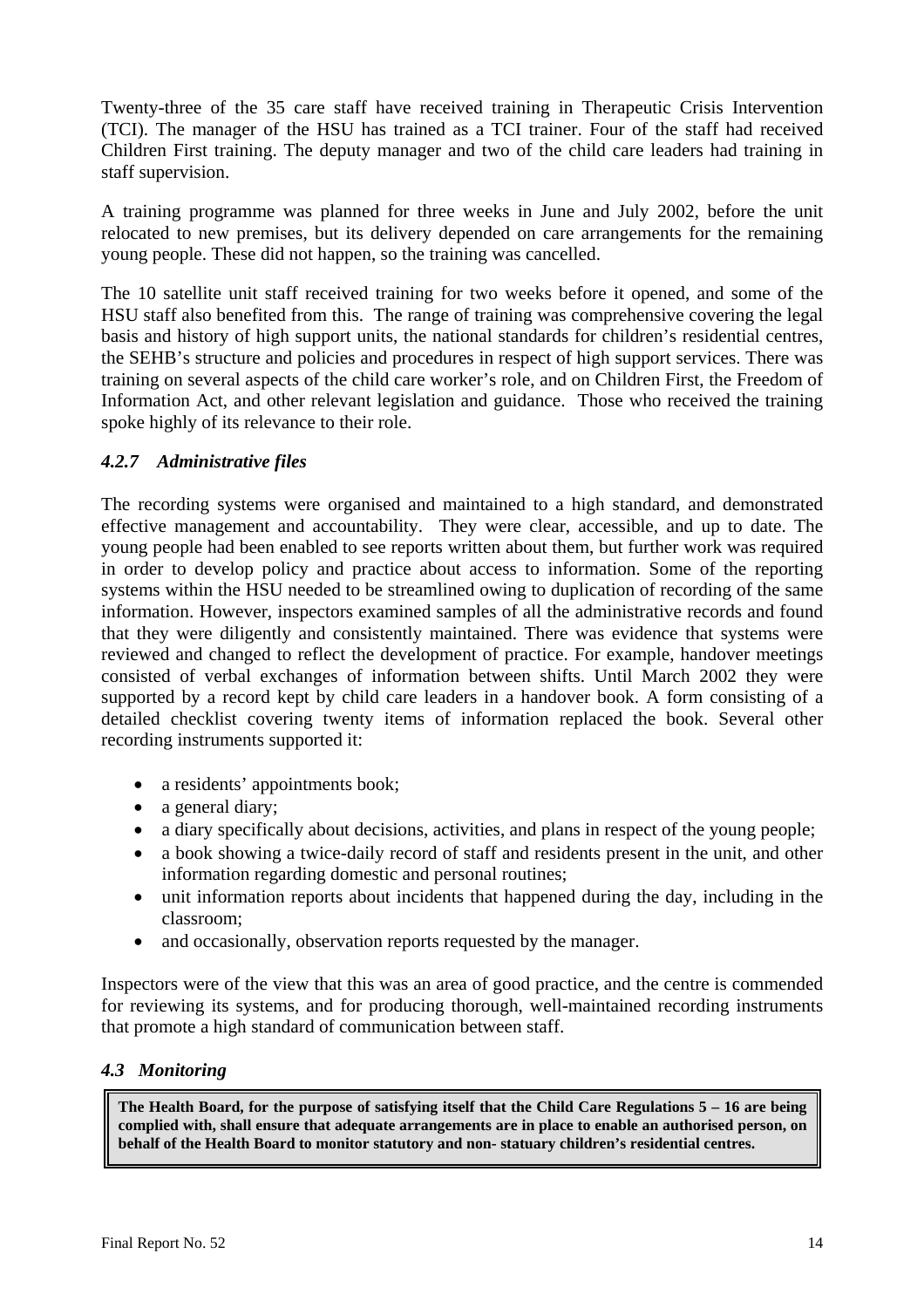The SEHB had appointed an authorised person external to line management charged with monitoring the centre on a regular basis as required by *Child Care (Placement of Children in Residential Centres) Regulations, 1995, Part III, Article* 17 just before the inspection. At the time of the inspection, he had yet to assume his duties in respect of the HSS.

# *4.4 Children's rights*

**The rights of young people are reflected in all centre policies and care practices. Young people and their parents are informed of their rights by supervising social workers and centre staff.** 

# *4.4.6 Consultation*

In compliance with *Child Care (Placement of Children in Residential Care) Regulations 1995, Part II, Article 4* staff sought the views of the young people. The HSS staff are to be commended for the high standard of consultation. The young people confirmed to inspectors that their views were sought when decisions were made about their daily lives and their future. A good example was the involvement of the resident of the satellite unit in discussions about how it was to be established. Another was the response of staff to a young person's wish to visit a relative in the UK. Keyworker sessions were held weekly, and good records were kept of the levels of consultation that took place in them. The young people completed forms for their reviews that outlined their views, and they attended and could present their views with the support of staff.

Staff informed inspectors, and it was confirmed by the young people, that residents' meetings took place regularly. The policy of the unit was that they should be weekly. Inspectors found minutes of the meetings that covered meetings held at a frequency of once a fortnight. The agenda was evenly split between issues raised by staff and issues raised by the young people. Staff and young people took minutes. All the young people told inspectors that they viewed the staff as people who would advocate on their behalf, and ensure that their views were heard.

# *4.4.7 Complaints*

The HSU had a policy on complaints. In the category of complaints it included disclosures of abuse. There was mention of an independent person, but she was not identified in the written policy. There was no leaflet explaining the complaints procedure to young people; and inspectors were of the view that the system did not clearly outline the options available to young people in terms of what to do if they were dissatisfied with a service. They told inspectors that they learned of what to do by verbal information from staff when admitted to the unit.

In the year prior to inspection 20 complaints were made and processed through the procedures of the HSU. The issues complained of varied from a dispute between two residents about namecalling to a grievance that a member of staff had broached a personal subject inappropriately. In each instance the manager or deputy manager became involved, and as far as possible discussion between the complainant and the person complained about was arranged. In one instance the member of staff gave an apology, which was accepted, and in another the duty of a member of staff to confiscate an aerosol can was explained to and accepted by the young person. The form used to record the complaint covered all stages of the process, including a list of persons to whom copies of the complaint were sent. It was a good, accountable system. Inspectors advise that copies of all complaint forms should be sent to supervising social workers.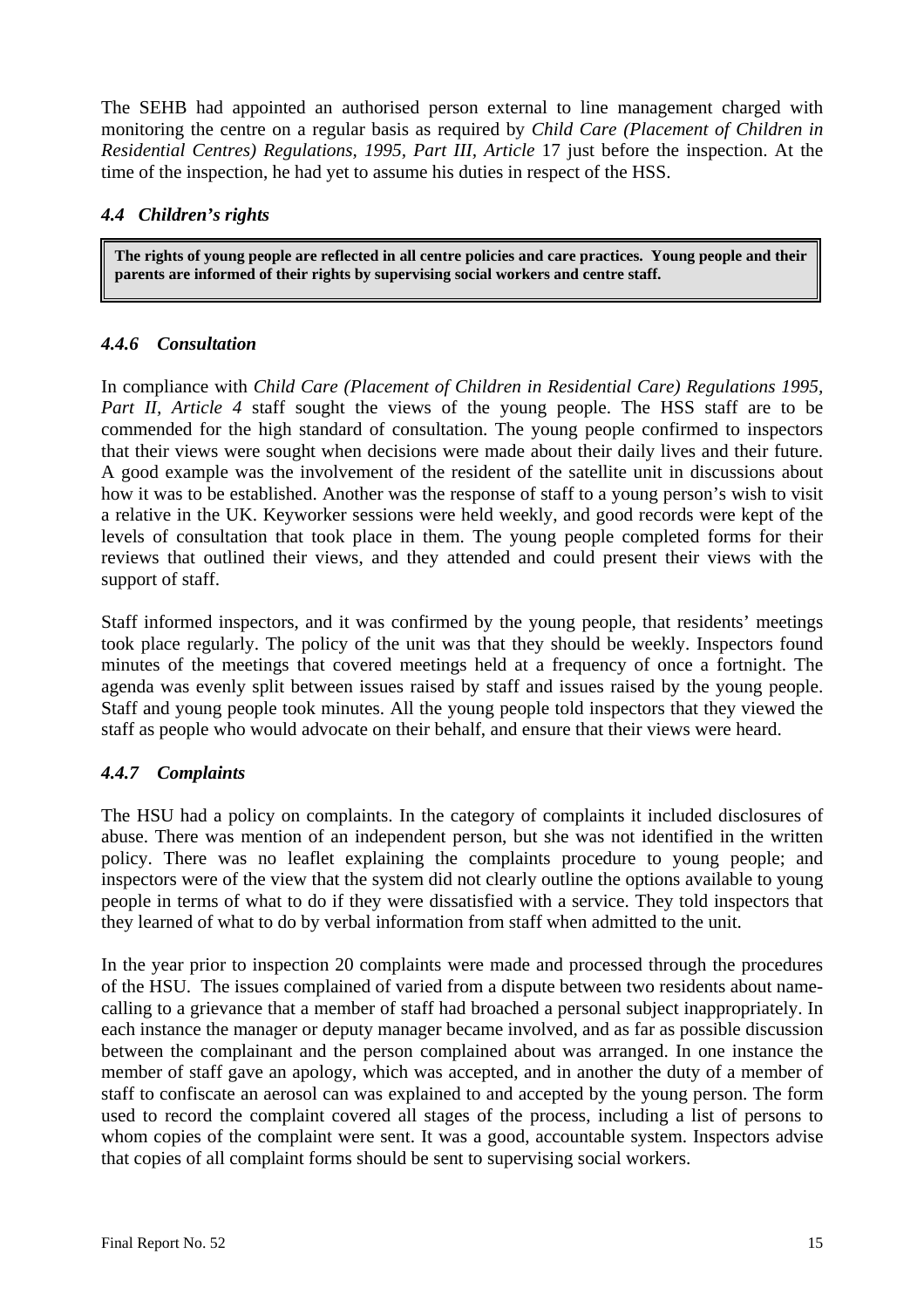In interviewing young people inspectors found that they were aware that they could bring any concerns they had to their keyworker or other member of staff, and they said that they often talked directly to the manager of the HSU. They expressed confidence that he would deal with their complaint. In practice, if a young person brought a complaint to a member of staff they would complete the complaints form, whether a young person asked them to or not, so that a record of the complaint could be kept. There was nothing in the information for parents about the centre describing what to do in the event of a complaint. Staff told inspectors that the procedure was explained to them at the time of admission, or when they visited the unit.

The centre had a "safe room" set up in December 2000 for a young person engaged in high risk behaviours, while she awaited placement in a special care unit. The room was established with a regime of high levels of staff vigilance and response, and inspectors were shown meticulous records of observations and interventions. The young person complained that she had been detained for reasons other than her vulnerability. The board investigated the complaint and concluded that the legal basis for her being kept in the room had not been clearly established, and that no independent review of the arrangement was available to her at the time. It determined to draw up an inter-board policy and protocol for handling complaints made by young people in a care facility outside their home health board region, and inspectors have been informed that discussions between the three boards are in progress. It also sought guidance from the court about the safe room, and has received specific instructions about its use in relation to one case.

Up to the time of the inspection there had been one formal complaint from a young person regarding a member of staff. The complaint concerned alleged unprofessional behaviour, and was dealt with as a staff disciplinary matter. The acting general manager of the WCCA investigated it, and as a result of the investigation the member of staff was transferred from the unit.

In general, inspectors were of the view that the complaints procedure was operating very well in practice, but the policy and procedures needed to be better defined to reflect practice, and stepby-step information on how to make a complaint should be produced for the young people and their parents. The revised policies and procedures should make a clear distinction between a complaint as an expression of dissatisfaction with a service and disclosures or allegations of abuse. It is of value to include in the information to young people a statement that staff have a duty to bring any concerns about their welfare or safety to the attention of the manager. It is not appropriate to include staff grievances in the complaints process, and managers are urged by the inspectors to develop a distinct grievance procedure for staff.

The board had made provision for an independent person to process complaints that cannot be resolved by the manager of the HSU. It was the manager of the HSU in a neighbouring community care area. Since the independent element is a formally established part of the procedure, it should be identified as such in information for young people and their parents.

Inspectors recommend that those charged with developing the policy and procedures refer to the Inspectorate's guidance notes on 'Children's Complaints Work'. The centre staff are commended for operating an open system well, and responding respectfully to points raised individually by the young people in the units.

# *4.4.8 Access to information*

The centre had a brief policy statement on the Freedom of Information Act. It affirmed that each young person had a right to access to information. It stated that as a general rule a report should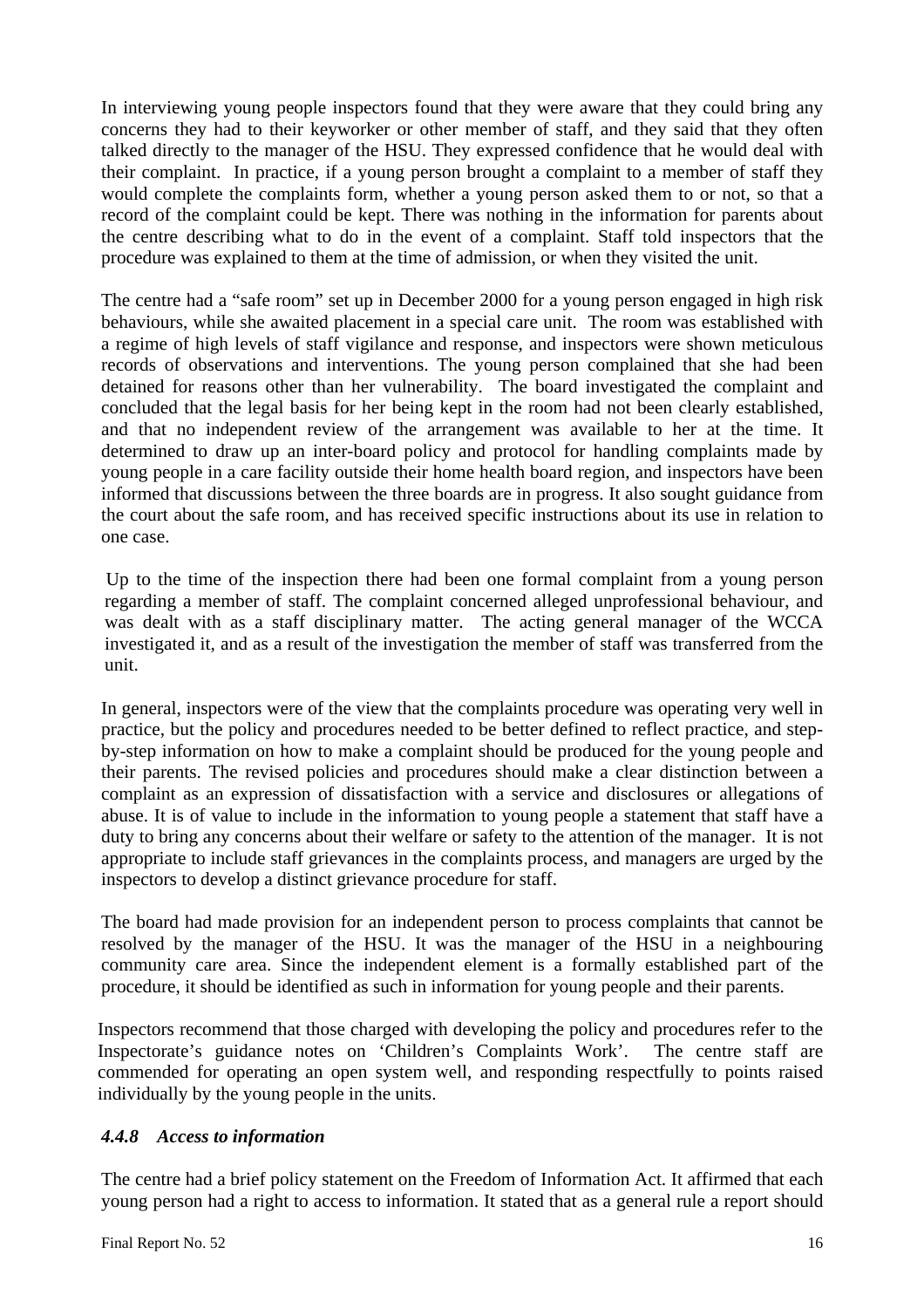include written information, which could be verbally shared with the young person. It provided for keyworkers to supervise young people when they were seeing their general records. It mentioned information which the young person might not be capable of managing at the time of her request, which staff did not have the discretion to make available to her. Such requests had to be channelled through the manager who would make a decision regarding access to the material in consultation with the young person's social worker.

The young people at the unit were aware that they could have access to some information produced by the unit staff, but that reports from others might need the permission of the social worker or another person outside the unit. Staff told inspectors that, even amongst the reports that were produced by staff in the unit, there was information regarded as confidential if it mentioned another resident. One of the young people resident in the unit at the time of the inspection had seen those records that were accessible to her. Another was starting to read through some reports. Permission was being sought to allow another to have access to third party information. Inspectors were shown a letter written to a young person about her access to her file, and were concerned to note the restriction on time allowed for the exercise of her right of access to personal information. The manager and staff are urged to review this practice, and consider introducing less restrictive practices. It would be consistent with good practice if access to information were arranged so that the young person could see the written records at the time of their production, and that the account in the record could reflect a sharing of information.

Inspectors recommend that managers produce a young persons' booklet that will outline children's rights, explain the complaints procedure to children and parents, and include procedures for access to information.

#### **Recommendations**

- **7 Managers of the HSS should review the procedures for complaints and access to information, and make available to young people and their parents a clear description of the procedures set up by the board to ensure that they can exercise their rights.**
- **8 Managers of the HSS should produce a policy and procedure for dealing with staff grievances and staff disciplinary issues that is distinct from the policy on young people's complaints.**
- *4.5 Planning for Children and Young People*

**There is a statutory written care plan developed in consultation with parents and young people that is subject to regular review. This plan states the aims and objectives of the placement, promotes the welfare, education, interests and health needs of young people and addresses their emotional and psychological needs. It stresses and outlines practical contact with families and, where appropriate, preparation for leaving care.** 

# *4.5.1 Suitable placement and admissions*

The HSS has a policy on admissions. It stipulated that all referrals had to be made on the HSU's official referral forms. The forms had to be accompanied by a social history report, a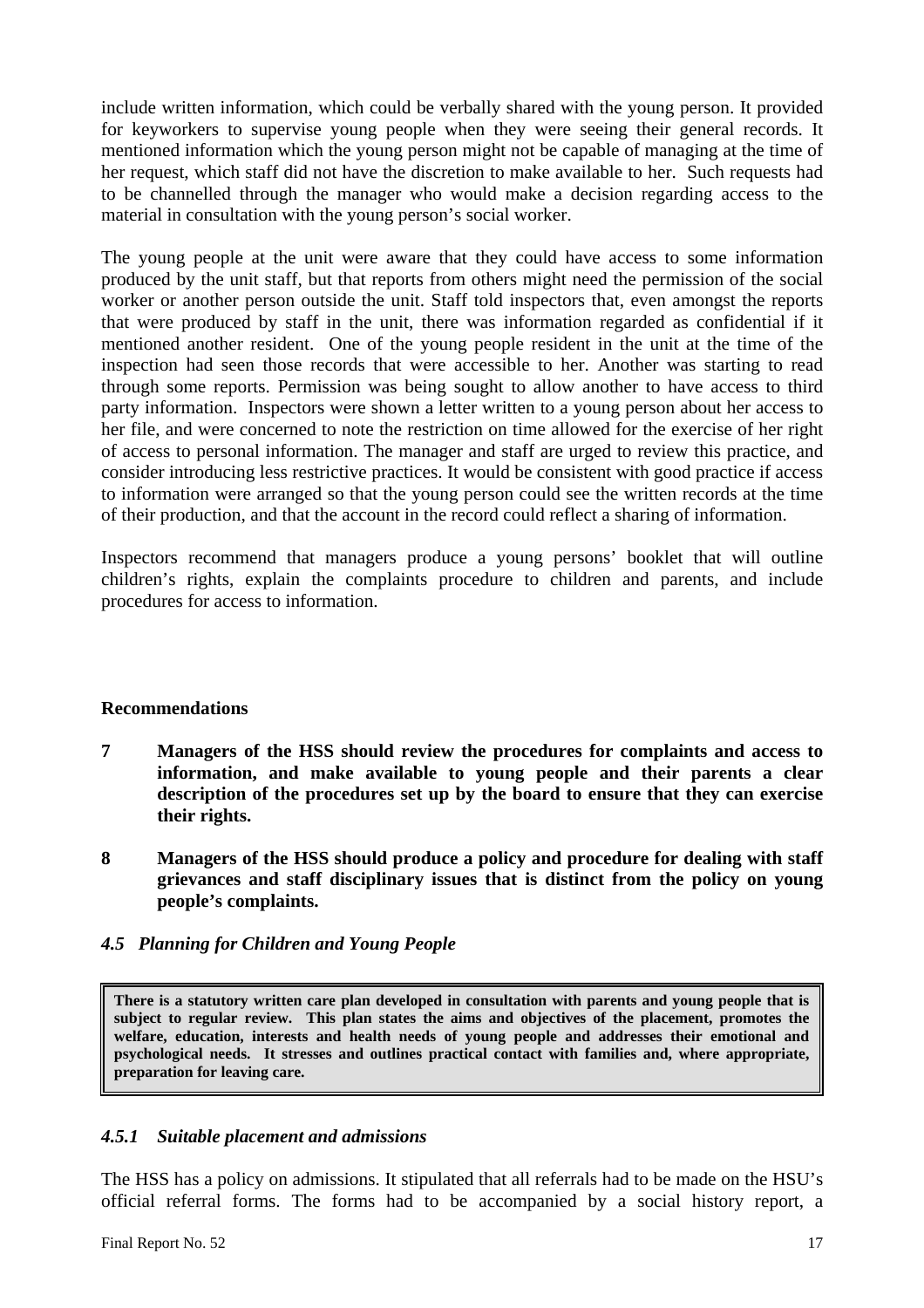psychological report, a school history and school report, and a medical report including a recent medical examination. By interviewing referring social workers the admissions committee ensures that it acquires the information it needs to make a well-informed decision. Inspectors were told by the manager that exit strategies for each young person were discussed at the admissions committee meetings. Inspectors are of the view that the list of required reports should include a recently devised care plan that gives an indication of the intended destination of the young person after their stay in the HSU.

The processing of referrals by the admissions committee is dealt with in 2.1 above. Managers told inspectors that priority is given to SEHB referrals. Inspectors found evidence that in the case of one referral the admissions committee, in accordance with criterion 5.6 of the National Standards for Children's Residential Centres 2001, considered carefully the potential for bullying of the young person referred.

In discussions with inspectors young people showed a clear understanding of their care histories, and about the reason and purpose of their placement. Three of the young people were aware of the plan for their future, but one had experienced a recent change in the care plan. It had been made in order to take into account a significant change in home circumstances that prevented the former plan from being realised.

# *4.5.2 Statutory care plans*

All the children had care plans, developed by supervising social workers in consultation with others. Staff told inspectors that plans were drawn up at pre-admission meetings for each resident, and that no set format was used. The HSS had a policy on "consistency and security" that stated that the young person would be involved in drawing up her own care plan and would be made aware of when she will be leaving the unit and where she will be moving on to at the end of her stay. The young people's files hold detailed social histories and assessments provided by the supervising social workers.

The files held evidence of some plans drawn up at pre-admission meetings. Others were drawn up after admission but within statutory limits. They varied considerably in quality, and some were not as detailed as the application forms that referring social workers were required to complete. One plan was on a WCCA child care plan form. It included the aims of the placement and arrangements for implementation and review. It identified supports that would be offered to the young person, the type and frequency of access to family, and the range of consultation that had taken place in the preparation of the plan. It was a good form well used. It lacked a space to put the date, but one was provided in the margin. In contrast, another care plan consisted of a list of bullet points about what would happen once the admission had taken place. The aim of the plan was nothing more than the placement itself, and the only other components were the support that would be offered to the young person and arrangements for access. In another case the files indicated that a care plan existed, but it was in the supervising social worker's case file, and the HSU file did not contain a copy. Staff told inspectors that they had been awaiting a copy since November 2001. Only one of the care plans had the signatures of the young people and their parents.

The HSU had separate placement plans to distinguish between the plan informing day-to-day care of the children and the overall care plan within which short-term objectives are set.

The records available to inspectors indicated that only one of the care plans had been sent to parents. It should be standard practice for all parents to receive copies of care plans and reviews.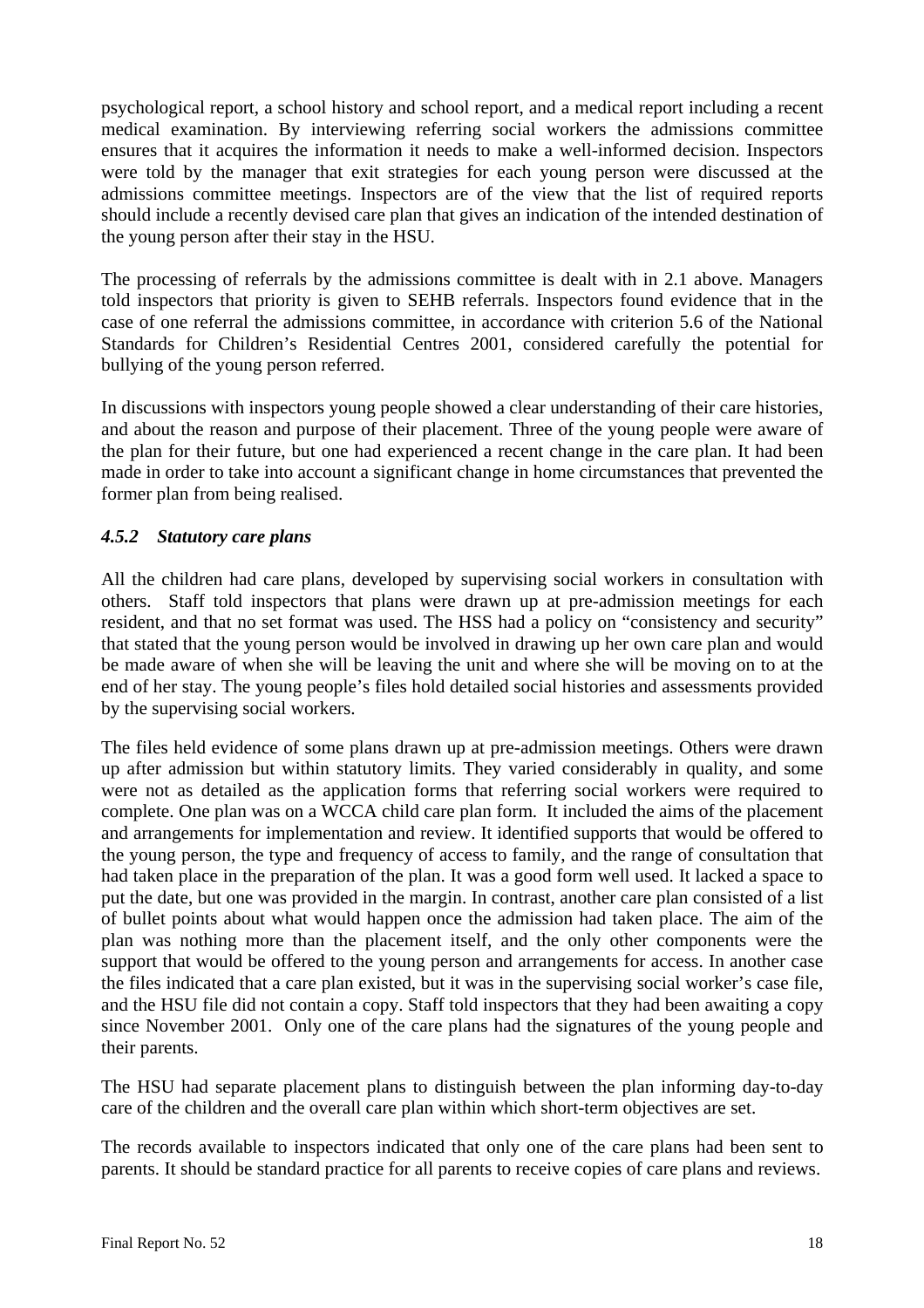Inspectors recommend that the care plan forms be revised. Managers are advised that the new format should include a requirement that the child and parents sign the care plan, and a space on the form to include the date of the plan. Good practice would suggest the inclusion of an indication of the date that it was sent to parents.

# *4.5.3 Statutory care plan reviews*

The children's care plans were subject to review in accordance with *Child Care (Placement of Children in Residential Care) Regulations 1995, Part V, Articles 25 & 26.* All the reviews complied with the regulations in terms of frequency. In the best examples, they occurred at monthly. In others care plan reviews were not as frequent, but there were meetings between reviews. In one case, there had been case conferences in response to serious incidents. The young people are helped prepare for reviews by staff. They are given assistance to complete forms in which they are encouraged to record their views about their present care and wishes for the future.

There was no evidence that parents were sent the minutes of reviews. One social worker told inspectors that it was not practice to send minutes to parents, but they could ask for them if they wished.

There were deficiencies in the recording of reviews. For several, the only records in the care files were the reports written by the unit staff and young people. Some had minutes written in hand by the attending keyworker. In one case, three scheduled reviews in a row were cancelled. Reasons for cancellations were not given. The overall standard of conducting and recording of care plans and reviews was unsatisfactory. Inspectors urge the board to develop an efficient system for devising care plans and conducting and recording and reviews as a matter of priority.

# **Recommendation**

**9 As a matter of priority, the board should develop an efficient system of drawing up care plans and conducting and recording reviews, and ensure that parents receive copies of the plans and minutes of the reviews.**

#### *4.5.4 Contact with families*

The HSS had a policy that stated that the same rules for contact with families that would apply for young people in care ordinarily, did not necessarily apply to young people in the HSU. This reflected the circumstances in which most of the young people had been received into care. However, the policy affirmed the principle that links with family would be maintained unless there were clear reasons to suggest otherwise. The procedures allowed for phone calls to be made outside the school day, unless they were to or from social workers or other professionals. The identity of an incoming caller was checked, and staff reserved the right to supervise some calls. Young people were permitted three calls a week to parents or relatives. The policy mentioned flexibility regarding contact with the supervising social worker. The statement goes on, *"However, this must be monitored to prevent abuse and if necessary the social worker or professional can be contacted by the unit manager at the request of the young person and ask them to make contact with the girl."* The unit manager, in consultation with the social worker should make decisions about restricting calls.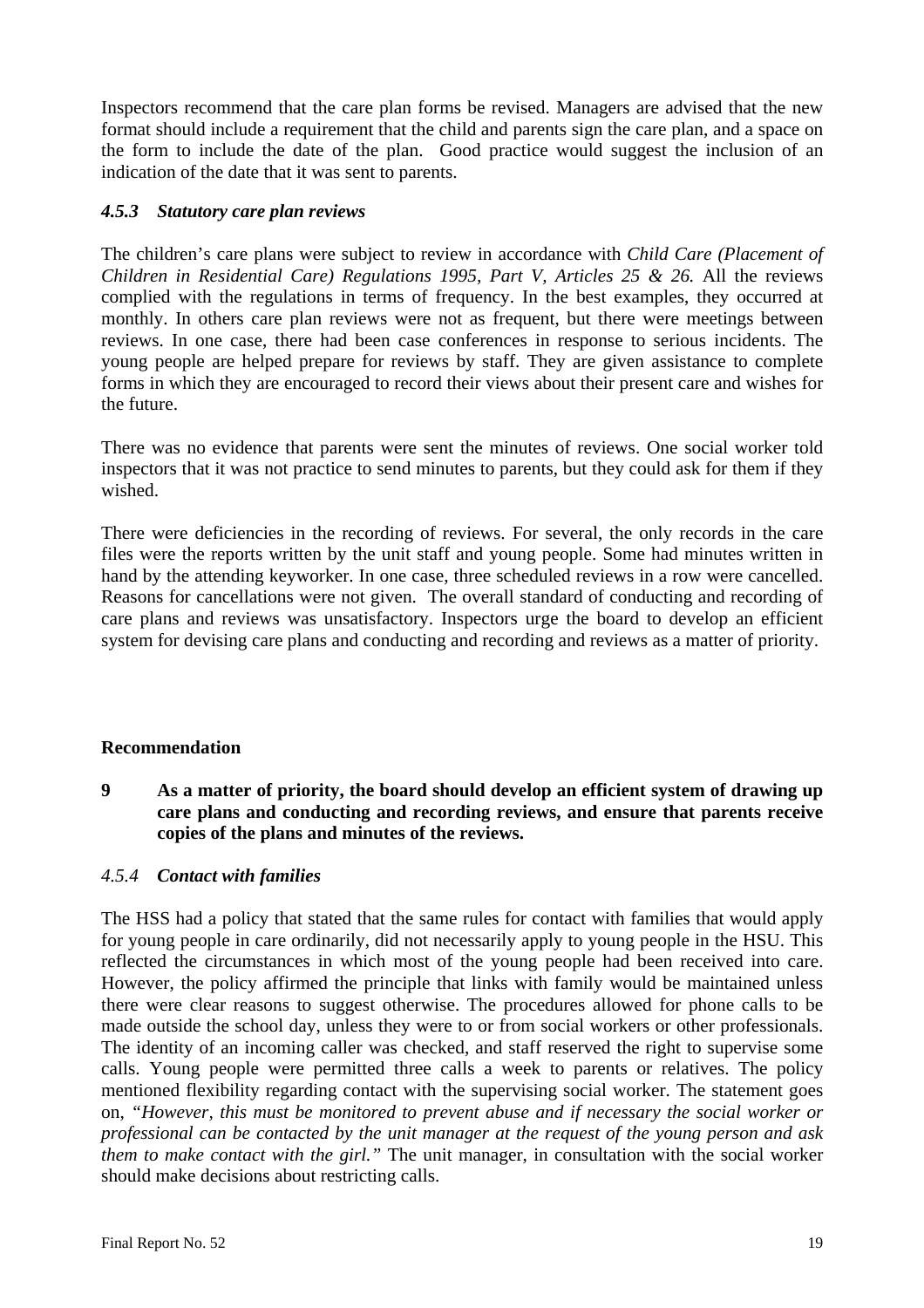In practice, the promotion of family ties was a dominant feature of the centre's practice. Two of the young people had weekly visits to or from their parents, and another one had fortnightly visits. Another young person had monthly visits from her siblings. All of the young people had telephone contact with their families between one and four times a week. Contact between a parent and the young person in one case was prohibited by the court. However, the HSS made considerable efforts to facilitate her contact with other family members, including arranging for staff to take her to see relatives in the UK. The young people told inspectors that they felt that staff supported them in exercising their right to have access with their families, and that they were treated with respect both when they visited the unit, and when staff were supervising home visits.

Inspectors advise that the incorporation of restrictions in the policy on contact is revised in order to reflect the practice of promoting family ties and to ensure that the young person's right to contact is affirmed. Staff and young people told inspectors of a contact list that showed whom the young person was allowed to contact. Names were put on the list after consideration by the supervising social worker and the manager. Inspectors advise managers of the service to produce a list of those with whom contact is prohibited rather than those permitted. In principle, contact with parents is a right of the young person in care, and the reasons for restricting or supervising it should be determined in a formal risk assessment process. The practice of restricting contact should be regularly monitored and the decision regularly reviewed. The risks inherent in the contact should be regularly reassessed to determine whether they have changed and whether there are other ways in which they can be managed, and the number of names on the list should be kept to a minimum. Abusive interaction on the phone is not acceptable, but young people's contact with their social workers should be facilitated, and any restrictions placed on it formalised through the risk assessment process. Staff should be given guidance on how to promote and facilitate contact, and, if calls are unsupervised, genuine privacy should be assured. Young people should know the names and numbers of groups and organisations set up to promote their rights and should be allowed to participate in their activities if they so choose.

# *4.5.5 Supervision and visiting of young people*

In accordance with Child Care (Placement of Children in Residential Care) Regulations, 1995, Part IV, Article 24 (1), visits to children by their supervising social workers was in compliance with and exceeded statutory expectations. However, visiting patterns could vacillate between weekly and three-monthly. There was a written undertaking on one care plan that they would be weekly, but they varied in practice between fortnightly and monthly.

It was not the regular practice for supervising social workers to read the records kept at the centre relating to the children. All visits of social workers are recorded in detail in the young people's files on specific forms.

Communication between most of the social workers and staff was very good; but in March 2002 the managers of the HSU wrote to the social workers and their managers asking them to maintain a regular pattern of contact. There was evidence that changes of personnel in community social work teams aggravated the problem of maintaining contact with young people in the HSS. However, whilst inspectors acknowledge that visits have been maintained within the statutory requirements, they urge managers to ensure that where a higher frequency of visits is an agreed part of the care plan, the commitment to it is honoured.

# *4.5.6 Social work role*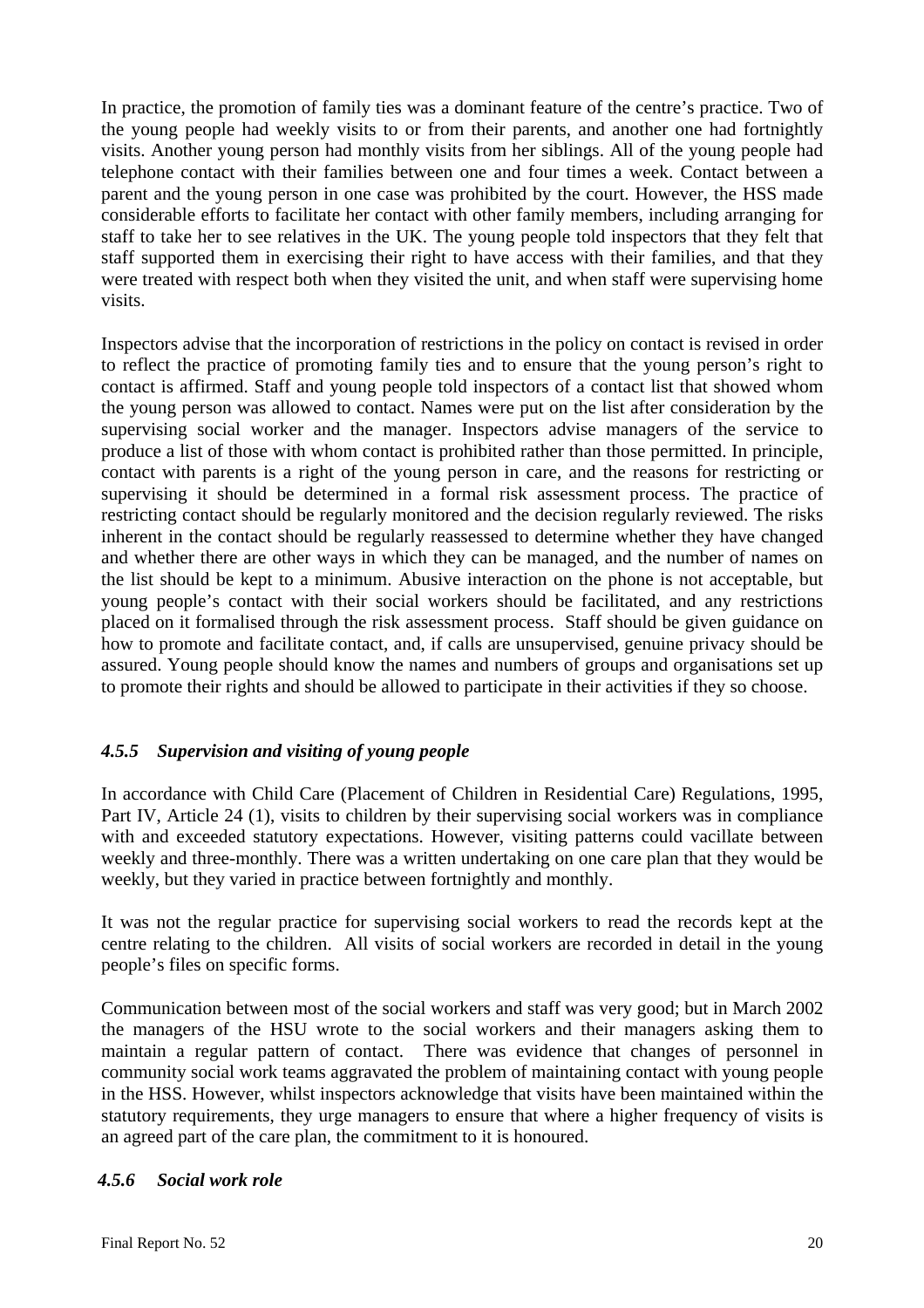**Supervising social workers have clear professional and statutory obligations and responsibilities for young people in residential care. All young people need to know that they have access on a regular basis to an advocate external to the centre to whom they can confide any difficulties on concerns they have in relation to any aspects of their care.** 

The social workers interviewed by inspectors spoke very highly of the quality of care provided by the centre. They said that they work in partnership with the staff. They praised staff for identifying strengths as well as weaknesses in the young people. They were made to feel welcome when they visited and enjoyed good working relationships with managers, keyworkers, and other care staff. They could see the young people in private in the centre, but also take them out. They were emphatic that the young people whose placement they supervised were well cared for and safe in the HSS, and that they had made significant progress since admission. They felt that the factors contributing to the success of the service were the atmosphere of calm in the centre, the professionalism and commitment of all the staff, and the flexibility of the staff in dealing with problems presented by the young people.

# *4.5.7 Emotional and specialist support*

Care staff were aware of the emotional and psychological needs of the young people, and the caring ethos of the centre facilitated the meeting of those needs.

There was practice guidance in the policy and procedure documentation about the role of the keyworker that translated into practice. The role of the keyworker was to help the young person through the admission process, to oversee the meeting of physical, medical and recreational needs, to advocate for the young person, to prepare her for reviews, and to complete a report for her review.

The policy documents described the relationship between the staff and a young person as a central element in providing an environment that is caring, supportive and conducive to learning, based on openness, honesty, and respect. Community based professionals and the young people spoke highly of the commitment shown by staff to the young people in their care. The young people described the manager and the keyworkers as people whom they could trust. Professionals outside the centre told inspectors that the staff spent considerable time getting to know the young people well, gave them good role models, and showed them alternative ways of solving conflicts.

A psychologist is allocated to the HSU for 20 hours per week. The psychologist's role was to provide a service to individual young people in the centre, to support the managers of the unit, to provide consultancy to staff, and to be a member of the management advisory group. The incumbent of the post was on extended leave at the time of the inspection, and from January 2002 another psychologist was providing a limited service in order to maintain the provision to the unit. She attended the unit for about 3 hours per week. She had run group sessions at the centre. To begin with they were cognitive behavioural groups, but owing to the levels of selfconsciousness of the young people the purpose of the groups was changed and the meetings became discussions about health issues such as teenage sexuality, mental health, and eating disorders.

Three of the young people who were resident at the centre saw the unit psychologist. The service provided to the young people was unconditional and confidential. They were able to see her at the local community health centre or in the unit as they preferred. Two others were seeing other special therapists. Two of the young people were educationally assessed by the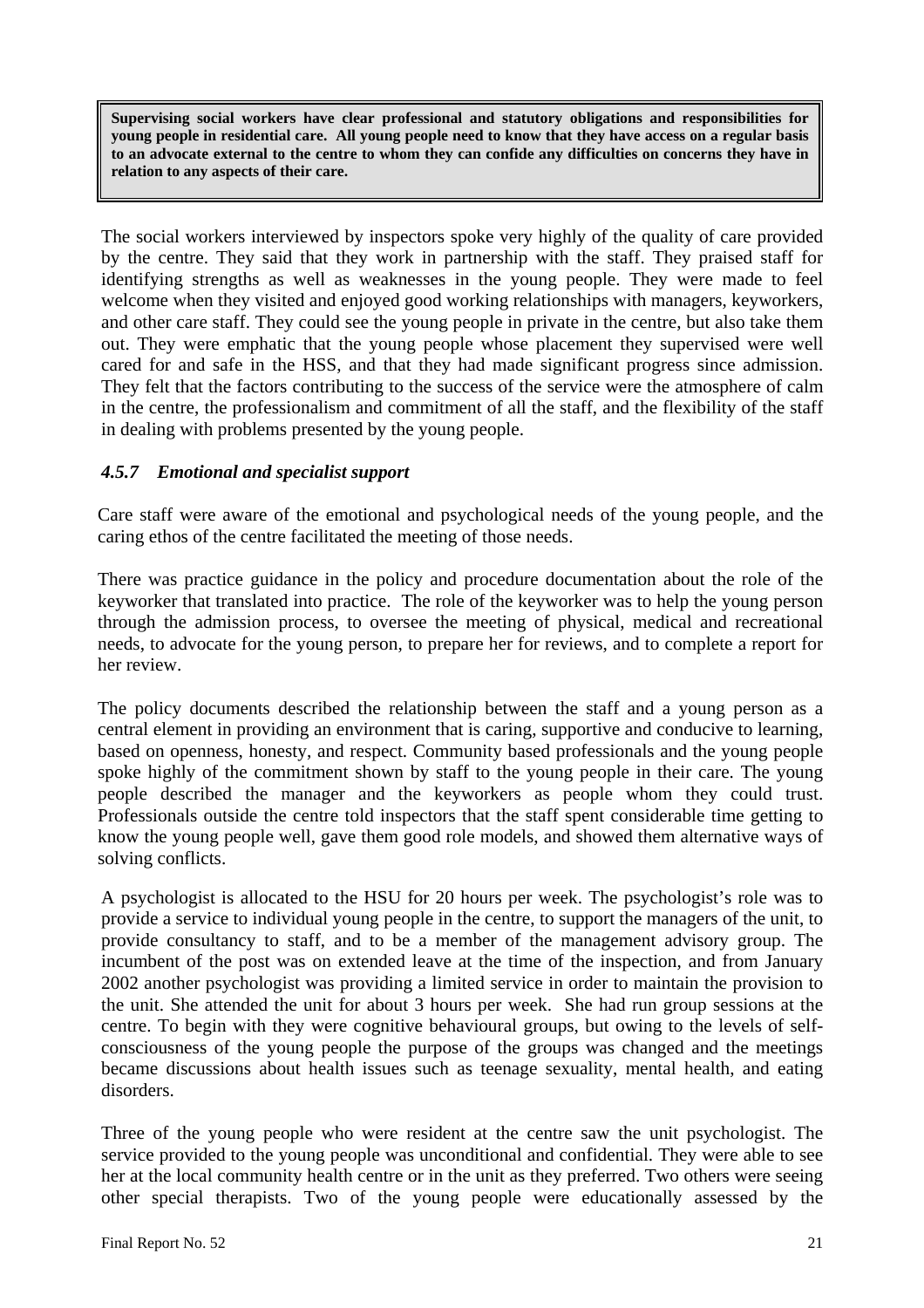psychologist, and one was provided with three sessions to cover career interests. Although the statement of purpose and function described the HSU as a unit that provided therapeutic programmes, the young people accessed the psychological services individually.

Communication between the psychologist and the centre was very good. The managers of the HSU, and particularly the staff of the satellite unit, were able to make regular contact as required by phone. The psychologist attended staff meetings, and was included in the list of people who received incident reports. The psychologist told inspectors that the young people were seen straight away if there was a need, and not put on a waiting list.

Inspectors commend the provision of a psychologist with dedicated hours to work in the HSU, which demonstrates the board's commitment to the emotional and psychological well being of the children in their care.

# *4.5.8 Preparation for leaving care*

The centre does not have a written policy on preparation for leaving care. However, the care plan of one young person in the centre clearly demonstrated the centre's practice in preparing a young person for leaving care. The plan was presented to the court. The young person was having graduated increases in visits home, and between visits staff coached her in strategies to deal with people and situations that could jeopardise the progress she had made at the unit. The social worker put supports in place for her and her parents. The supervising social worker told inspectors that the plan worked because it was very clear to the young person, it included the conditions attached to it, staff assessed each stage of the plan to ensure that the young person's anxieties about transition were understood, and the programme was paced to ensure that all parties were confident about their role.

# *4.5.9 Discharges*

Discharges took place as part of the care planning process. All discharges from the HSU were planned.

# *4.5.10 Aftercare*

The health board did not have a written policy on after care provision that outlines aspects of support and entitlements for a young person leaving the care system. However, the case of the young person who had returned home from the unit shortly before the inspection indicated practice. The aftercare arrangements were agreed at a case conference at the point at which she was leaving care. It included:

- continued support to the young person from the social worker;
- support to parents from a voluntary agency;
- regular support for the parents from a member of the extended family, particularly in the evenings;
- an outreach response from the HSU in the case of emergency;
- continued contact from one member of the HSU staff;
- an educational programme to assist the young person in constructive use of the summer holiday; and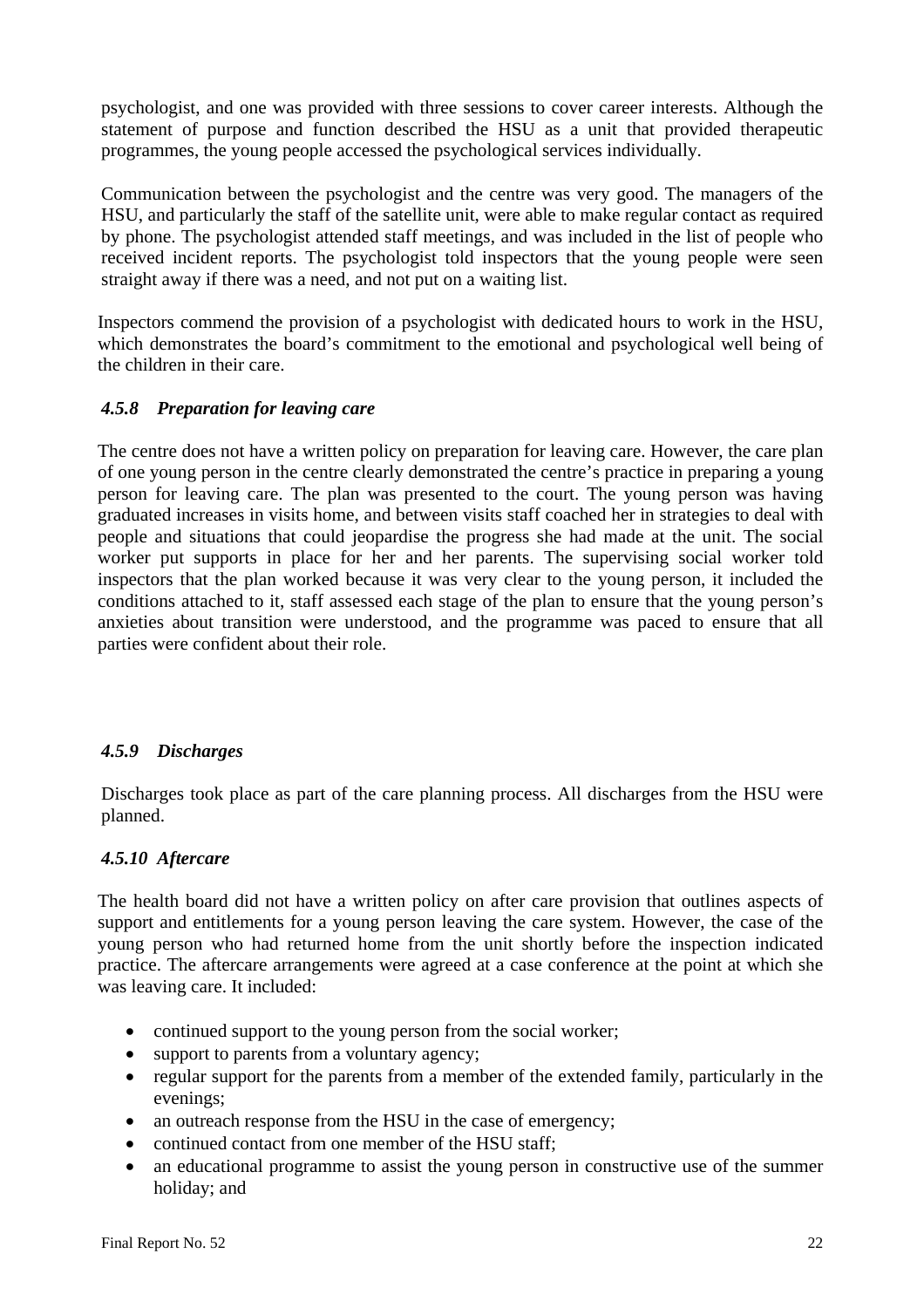• access to the board's community based child care worker who supports for young people who have left care.

Inspectors were of the view that this was an example of good practice, and they commend the supervising social worker, the HSU staff, and all those associated with drawing up the plan. The board is urged by inspectors to develop an aftercare policy and provide clear information for young people and parents about procedures and entitlements.

#### **Recommendation**

#### **10 The board should develop an aftercare policy which informs the after care service available to all young people leaving care.**

#### *4.5.11 Children's case and care records*

In accordance with *Child Care (Placement of Children in Residential Care) Regulations, 1995, Part IV, Article 22* each child had a permanent, private and secure case file maintained by the supervising social worker.

The care files maintained at the centre contained most of the relevant documentation including birth certificates, care orders, detention orders, medical information, school reports, keyworker reports, incident reports, and other documentation. There were detailed records of supervising social workers' visits, and family contact. There was space for care plans and reviews, but not all were present. The files had front sheets with basic information on the young person, and although there was a large volume of information, it was easy to access. Other recording instruments supported the files. Each young person's file was of a similar standard. There was evidence that the manager looked at files from time to time and made suggestions to staff about how they could be improved. Inspectors found no significant inconsistencies in the practice of record keeping within the HSU and the satellite unit. However, the statutory care plans and reviews were difficult to track.

The deputy manager of the HSS read incident sheet and information reports, but there was no facility for her to put a date and sign to show that she had seen them. There was some duplication in the information produced by keyworkers. They did direct work with the young people at least once a week and wrote keyworker reports. They then had to complete keyworker feedback sheets for the child care leaders. These were discussed with the keyworkers, and then read to the next week's staff meeting. The same information could be discussed three times and recorded four times: in the keyworker report, an information sheet, the keyworker feedback sheet and the staff meeting minutes. In discussion with the staff and managers of the HSU it seemed to inspectors that this was an inefficient system that needed reform. The managers of the HSU are urged to consider ways in which the recording can be made more streamlined and efficient.

# *4.6 Care of young people*

**Staff relate to young people in an open, positive and respectful manner. Care practices take account of young people's individual needs and respect their social, cultural, religious and ethnic identity. Young people have similar opportunities and leisure experiences to their peers and have opportunities to develop talents and pursue interests. Staff interventions show an awareness of the impact on young people of separation and loss and, where applicable, of neglect and abuse.**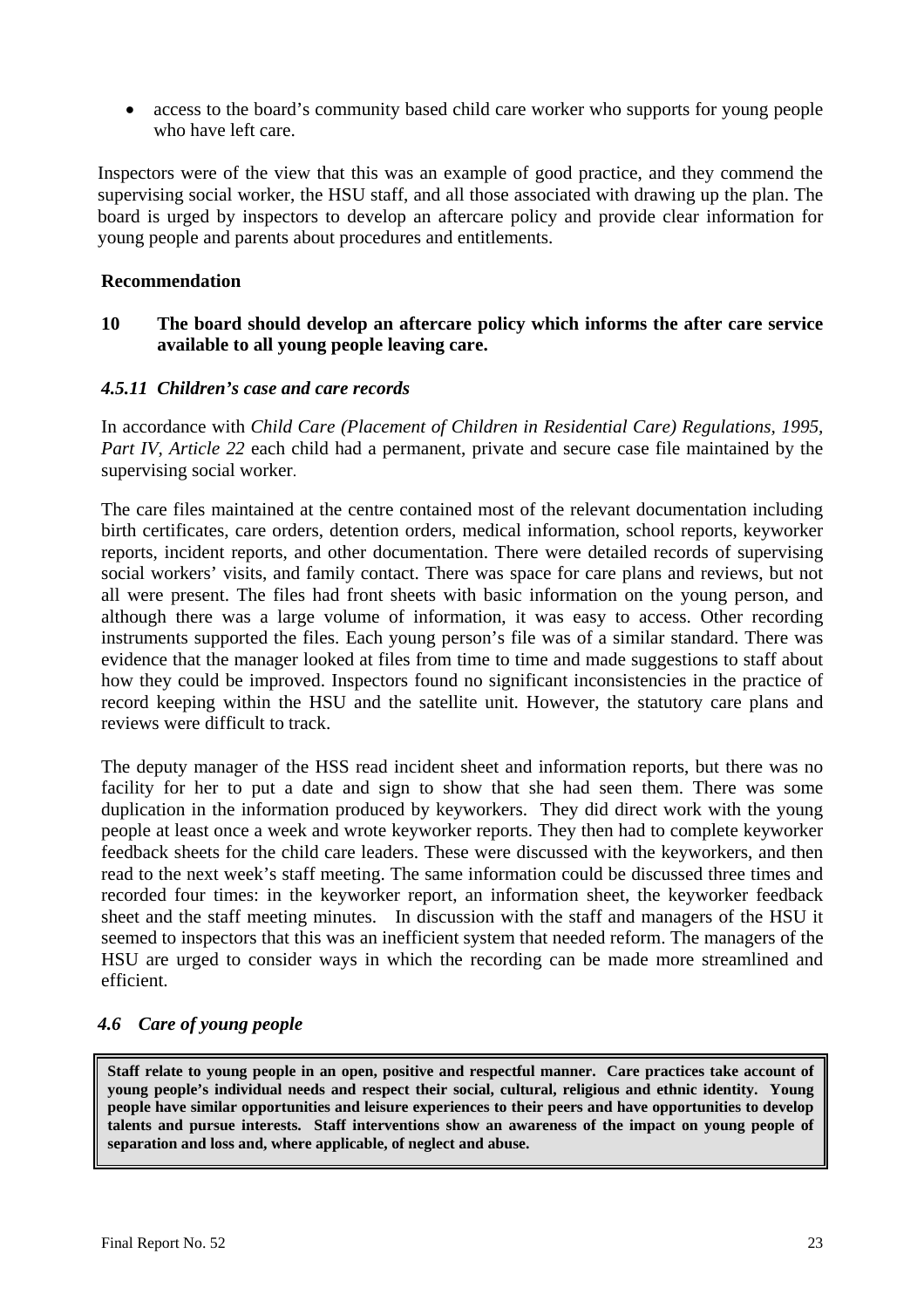#### *4.6.1 Individual care in group living*

There was a policy statement about the need to allow young people to have choices, make decisions for themselves, and take responsibility for their decisions, and be accountable for them. The choices identified in the document were in respect of involvement in reviews, personal hygiene, laundry, meal preparation, participation in keyworker discussions, and group meetings.

Inspectors found ample evidence that the young people were invited to make choices about several aspects of their daily lives. They exercised choice about completing forms, attending and participating in reviews. They could buy toiletries of their own choice, engage in activities of their choosing, and have their preferences taken into account when food shopping was taking place, or when they went out to buy clothes.

The emotional life of the children was given particular attention. Each was clear about who their keyworker was and what the keyworker could do for them. Those interviewed spoke highly of the keyworkers, and felt that they could approach them to discuss anything that they wished to discuss. They also spoke highly of the other staff saying that they trusted them and could talk to any of them about their concerns or worries.

They young people were satisfied that the allowance for clothes was sufficient and that they were able to make their own choices in what they bought. Their trips to the shops were supervised, but cash was used for the purchases. Issues of personal hygiene were dealt with discretely. Toiletry requirements were bought from the centre's shopping budget, and the young people were able to exercise choice in what was purchased. The centre made funds available for the young people to have their hair styled. Make-up was bought by each young person with her pocket money.

Staff facilitated the young people in accessing an impressive range of activities according to individual preferences. One young person was involved in yoga dancing, horse riding, swimming, and going into town with staff for coffee. She also went to the cinema weekly with one or two of the other residents of the HSU. Another young person had attended an activity centre during the summer holiday and taken part in archery and water sports. She had also visited a farm. Inspectors were told that some of the group went to an amusement park in Wales. Weather permitting, they would go on walks along the seashore. For a period of a couple of months, one young person did a few hours work each week in a café. One young person kept a canary in her room. She had made an agreement with staff that the care of the bird would be her responsibility and used some of her pocket money to purchase items for it. The satellite unit had a dog, which the young person resident in the unit was involved in looking after.

Certificates of achievement, photographs, and other memorabilia were kept in the individual bedrooms of the young people, but they were also able to hand items over to staff for safekeeping.

Birthdays and other festive occasions were celebrated appropriately. An example was when the centre held a birthday party for the niece of one of the young people as a means of bringing all her family together and enabling her to provide a large enough space for them to gather. When asked whether birthdays were celebrated in the centre one young person replied: "Oh yes! Presents, party, cake, - *(with emphasis)* everything!" At Christmas the young people received enough extra pocket money to enable them to buy presents for their families, as well as for themselves.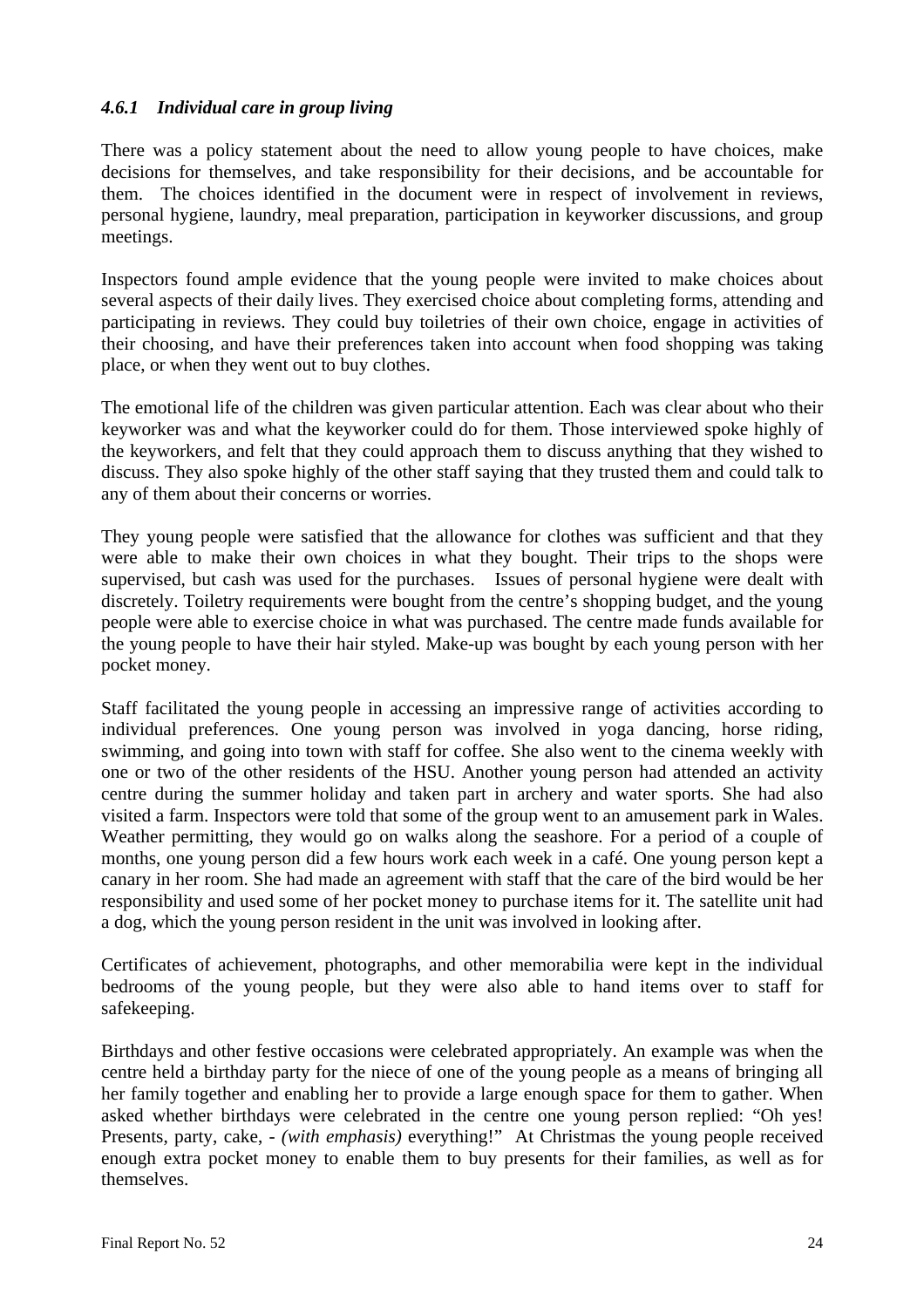Inspectors found several examples to support the view that the care experience in the HSS provided the young people with the skills, competencies and knowledge necessary for adulthood and citizenship. When asked by inspectors whether they were listened to at the residents' meetings the young people said that they were, but one added that she would not get listened to properly if she roared and shouted. She felt that she had learned a way to put her point of view across effectively. In response to requests made by young people at the meetings staff endeavoured to give a decision there and then, or as soon as possible afterwards. The responsiveness of staff to the requests was an important element in assisting the young people to experience the benefit of calmly putting forward their points of view, - a skill which they could carry forward into adult life.

# *4.6.2 Provision of food and cooking facilities*

The inspectors shared meals with the staff and young people and were impressed by the general level of courtesy, spontaneous interaction and good-humoured conversation between the staff and young people. Food was plentiful and varied and took the preferences of young people into account, with a wide choice on the table at each meal. There were no restrictions on access to food, and young people were able to prepare meals or make a sandwich as they wish. All staff took turns in cooking for the group. There was a set menu, but staff noted what the young people preferred, and planned it accordingly.

# *4.6.3 Race, culture, religion, gender and disability*

The young people were encouraged to practice their religion. Three of them attended church, and two had been confirmed during their placement at the HSU. Parental wishes in respect of religious observance were known in the case of only one of the young people.

The HSS had practice guidance on self-esteem that stated the expectation that staff show respect to the young people in their care, and not discriminate against them in any way. The young people told inspectors that they felt that staff respected them and their families.

The centre recognised the importance of the family as a source of heritage and identity. Information about the family was collected and shared with the young people, and every opportunity to promote positive contact was taken by staff and social workers. Arrangements had been made for one young person in the centre to stay in the UK with a relative for a week's holiday during the summer holiday. Staff were involved in facilitating contact in the centre and in the homes of members of the young people's families.

The majority of staff were female. The social workers, psychologists and GP were female also. There was only on male member of staff on duty during the day shifts. Staff spoke of his being involved in non-stereotypical tasks such as cooking and shopping, and one of the young people identified him as someone she could relate to well. This is an important factor in a centre where several of the residents have had experiences that gave rise to serious mistrust of male figures. Other staff interviewed by inspectors expressed the view that a better gender balance in the staff group would be desirable. Staff were sensitive to the young people's need for more positive male role models, but the centre had difficulty in meeting this need.

# *4.6.4 Managing behaviour*

There was a sanctions policy that stated what measures could and could not be used in response to inappropriate behaviour. Prohibited sanctions were listed. Permitted sanctions included: withholding pocket money; additional chores; withdrawal of a privilege; removal of possessions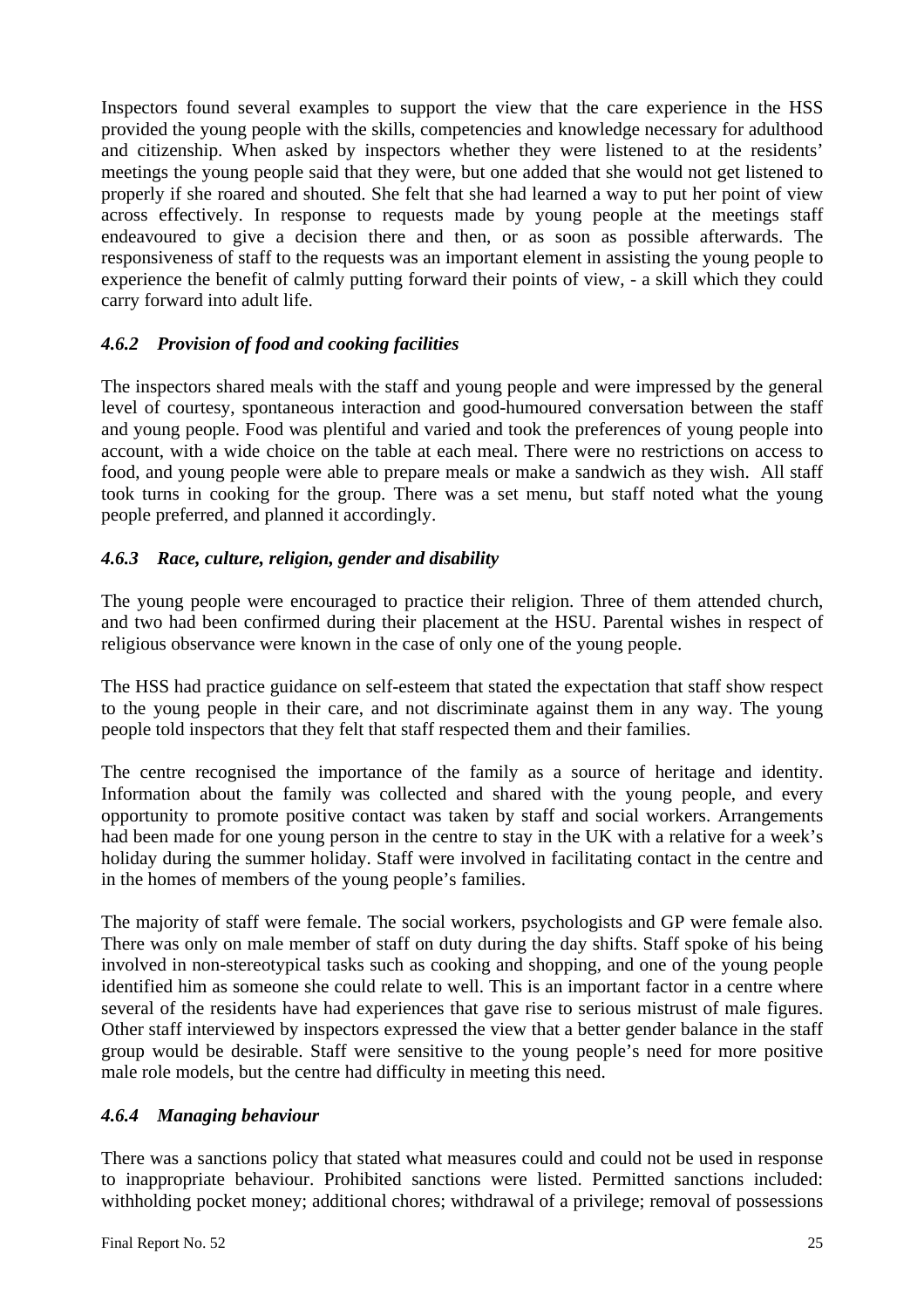that might endanger self or others; and amendment of a routine. The policy stated that it was not the purpose of the unit to repress any young person's identity, but young people were to be made *"explicitly aware of the expectations with regard to acceptable behaviour and the consequences of deviating from these expectations."* The central tenet of the policy was that staff should try to give the young people autonomy over their lives whenever possible. Staff were invited to consider that acting out behaviour may be a symptom of neglect or abuse and to understand it as such.

There was also a discipline and boundaries policy statement. It put a duty on staff to ensure that the young people were aware of the limits and expectations in terms of their behaviour, and of consequences. Provision of a safe environment for the individual and the group was a guiding principle. Staff were expected to allow the young person space to redeem a situation after inappropriate behaviour, acknowledge self-restraint, remain calm when confronted with aggressive behaviour, be aware of their own feelings, and lead by example by apologising for their own mistakes.

Inspectors found evidence that the policies were reflected in practice. On the young people's care files they found evidence that there used to be behaviour management programmes with a points system. These were stopped. On interviewing the young people inspectors found that sanctions were rarely used. The most common was for a young person to be sent to her room for a short period of time. One young person had to contribute 50% of her pocket money over several weeks for damaging a television. Another was not allowed to go into town for two weeks after an episode of unauthorised absence. During that time the episode was discussed and staff worked with her to enable her to understand why she had run away. Another said that staff always look into the reasons why a young person might behave in an unacceptable way. The young person in the satellite unit said that the staff had decided to stop giving her sanctions because of the excessive number she used to receive.

There were no discrete records of sanctions. Instead they were reported on the incident sheets.

Inspectors were impressed by the efforts staff made to respond to the young people as individuals when managing inappropriate behaviour, and to use measures that would encourage learning rather than simply impose control. There was clear evidence that staff manage behaviour by promoting positive, trusting relationships between themselves and the young people, and that the young people were able to acknowledge responsibility for their own actions.

The centre did not have a policy on bullying. This was unfortunate, because inspectors found evidence in the files of a difficult situation in which one young person was bullying another, and staff had devised a programme of vigilance and intervention that tackled the problem. Inspectors advise the manager of the HSS to develop a policy on bullying.

# **Recommendation**

# **11 The board should develop a policy, and practice guidance for staff, on bullying.**

# *4.6.7 Restraint*

The HSS did not have a discrete written policy on the use of physical restraint, but there was a policy on physical contact, which stated that physical restraint should only be used in the context of TCI. It also stated, *"If the danger of non-intervention is greater than intervention the unit manager or the Gardai should be contacted."* Calling the Gardai was seen as a last resort. During the year prior to the inspection there had been four occasions on which physical restraint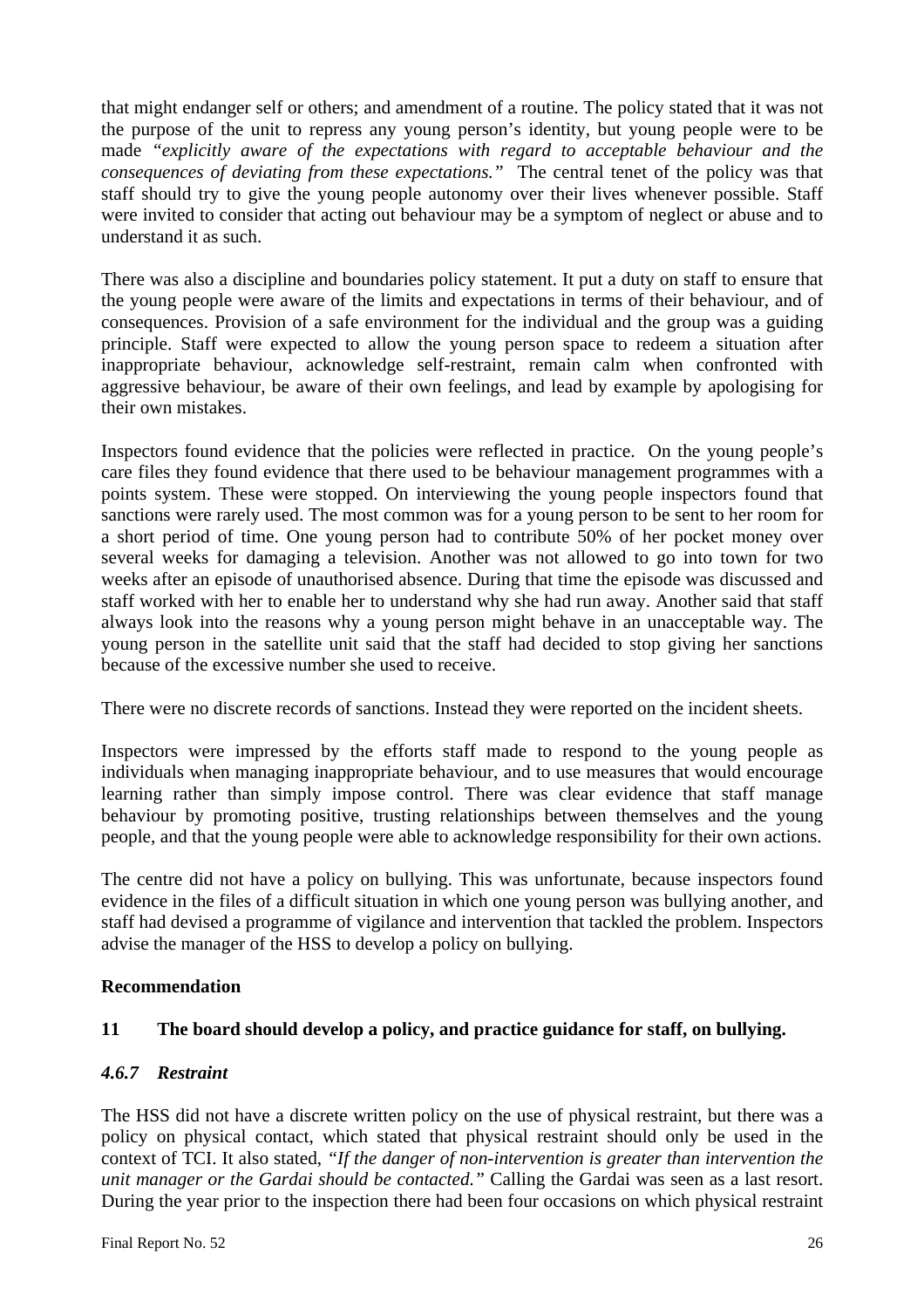had taken place, and there was a specific reporting form that could be attached to the information sheets on the young person's care file and sent to social workers. In accordance with the policy, all incidents were recorded and reviewed at the next staff meeting.

The "safe room" referred to in 4.4.2 above was used in October 2001 for a young person on a detention order. She had freedom to go out of the room to wash and take exercise and use and adjacent room for recreation, dependent on behaviour. The room was not locked during this time, but effectively the young person's liberty was restricted, and she was supervised around the clock. During the time she was in the room physical restraint was used on one occasion after an incident of violence towards staff. The restraint was carried out in accordance with the board's policy, using TCI, and recorded on a specific form. The safe room had not been used thereafter.

The new premises to which the HSU was to transfer did not have such an arrangement, and the position after recent legislation is that wherever the HSU is sited it would not be an option available to the board to use any room for the purpose of detention. As indicated in 4.1 above, the purpose and function of the HSU should be reviewed and clearly show the status of the centre as an HSU, that is, as a centre in which it is not permissible to detain young people.

#### *4.6.8 Absence without authority*

The HSS has a written policy on unauthorised absences. There were nine episodes of absence without authority during the year prior to the inspection. The longest absence was taken by two of the young people at the same time and was for five days. On all those occasions the procedures for notifying parents, social workers, and manager on call were followed, and a record of the absences was found in the files.

# *4.7 Safeguarding and Child Protection*

**Attention is paid to keeping young people in the centre safe, through conscious steps designed to ensure a regime and ethos that promotes a culture of openness and accountability.** 

# *4.7.1 Safeguarding*

The centre did not have a written safeguarding policy. However, staff told inspectors of practices that show that safeguarding was understood and reflected in practice. They understood the requirement for staff to be able to bring matters of concern about colleagues to the attention of the manager, and safeguarding issues were discussed at staff meetings. Staff worked in pairs and there were two live night staff. No unauthorised person was allowed inside the building. External doors were kept locked for security reasons. Inspectors received evidence from managers to support the fact that this was a reasonable measure to take. There had been problems with outsiders who might have jeopardised the safety of the young people in the HSU. When planning for excursions and outings a form of risk assessment was used. Staff were aware of the need to leave the door open when in a young person's bedroom. While there was evidence that staff had knowledge of safeguarding practices there is a need for a policy and clear guidelines to inform practice.

The young people had access to several people outside the centre, including their parents, social workers, counsellors, and therapists to whom they could bring concerns; and the quality of their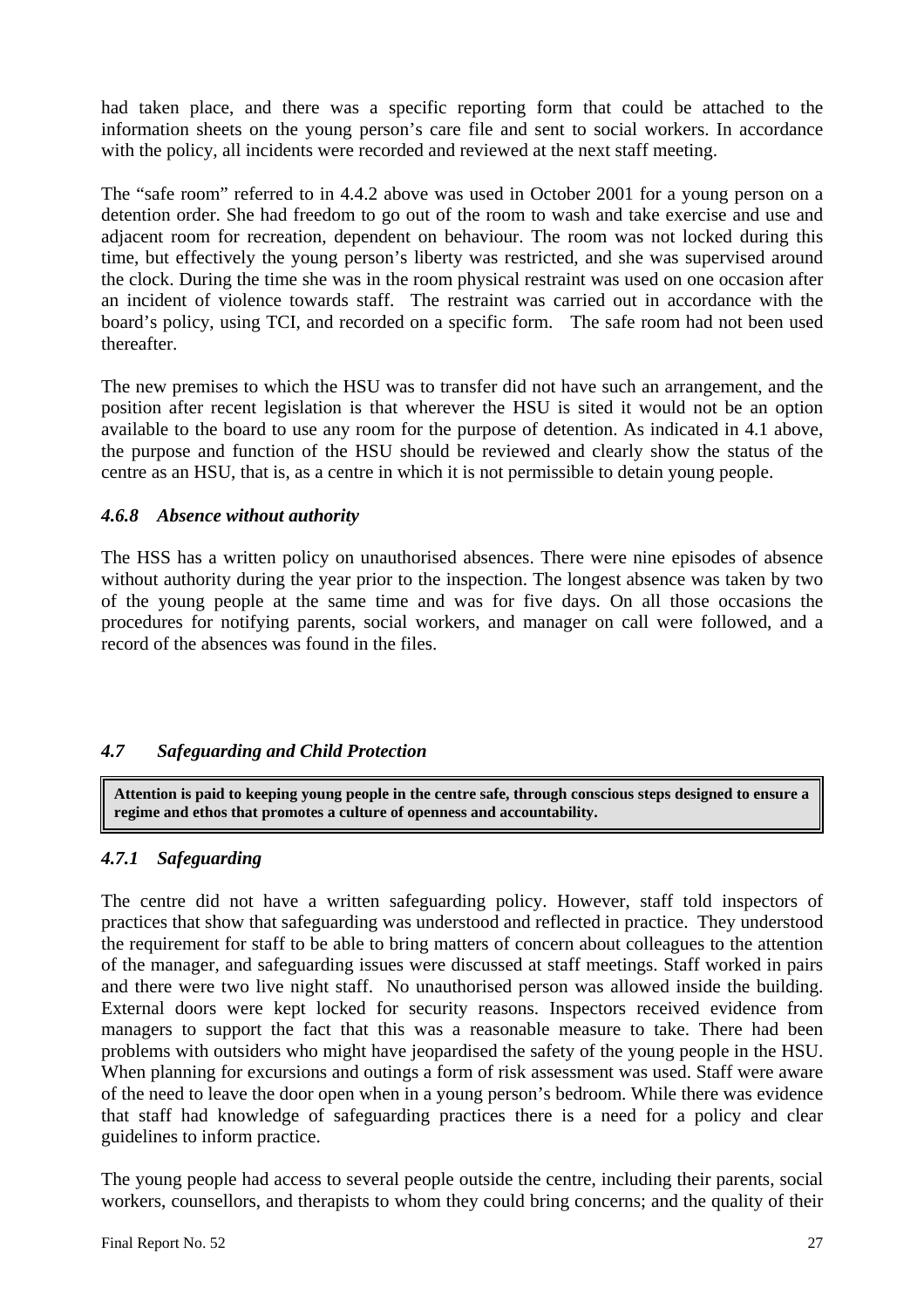relationships with their keyworkers meant that they could raise concerns with them. Staff received disclosures of past abuse, and the young people believed that staff could be trusted with such information.

# *4.7.2 Child protection*

**There are systems in place to protect young people from abuse. Staff are aware of and implement practices, which are designed to protect young people in care.** 

The HSS did not have a specific written policy on child protection. However, the child care manager told inspectors that the community care area had implemented Children First since September 2000, and that there is a weekly child protection notification meeting at which the reporting and notifying of all alleged child abuse incidents are brought to the attention of the child care manager. She also told inspectors that as the HSS is an inter-board resource, disclosures would be referred back to the community care area or health board that the young person comes from. Staff were aware of their obligation to report child protection concerns. The manager of the HSS told inspectors that all staff had been informed of what to do if a child makes a disclosure. However, the procedure is not written down.

Only four staff had undergone two-day training on Children First. Inspectors advise that training staff to deal appropriately with disclosures of past abuse should be given priority since the young people in the centre are making considerable use of staff to address aspects of their history that have been traumatic.

#### **Recommendation**

- **12 The board should ensure that the HSS has written policies on safeguarding practices and child protection which have been devised in line with the WCCA's implementation of Children First, and that training opportunities in Children First are extended to all staff.**
- *4.8 Education*

**All young people have a right to education. Supervising social workers and centre management ensure each young person in the centre has access to appropriate education facilities.**

The policy of the HSS stated, *"ideally the school room should be outside the unit".* Owing to the vulnerable nature of the young people placed with them the HSU provided on-site education in a large bright classroom within the building. None of the young people resident in the HSS attended school during the inspection, which happened during summer holidays. However, in the school year six girls in total received full time education, - five on site, and one in the satellite unit. There were four part-time teachers for general subjects for the girls in the HSU. Junior cert subjects were provided for the young person in the satellite unit under the home tuition scheme. Care staff were involved in educational activities, and assisted young people with their homework in the classroom in the early evening.

The educational service provided in the HSU was undergoing a process of change. A school principal was employed by the Department of Education in December 2001 to administer what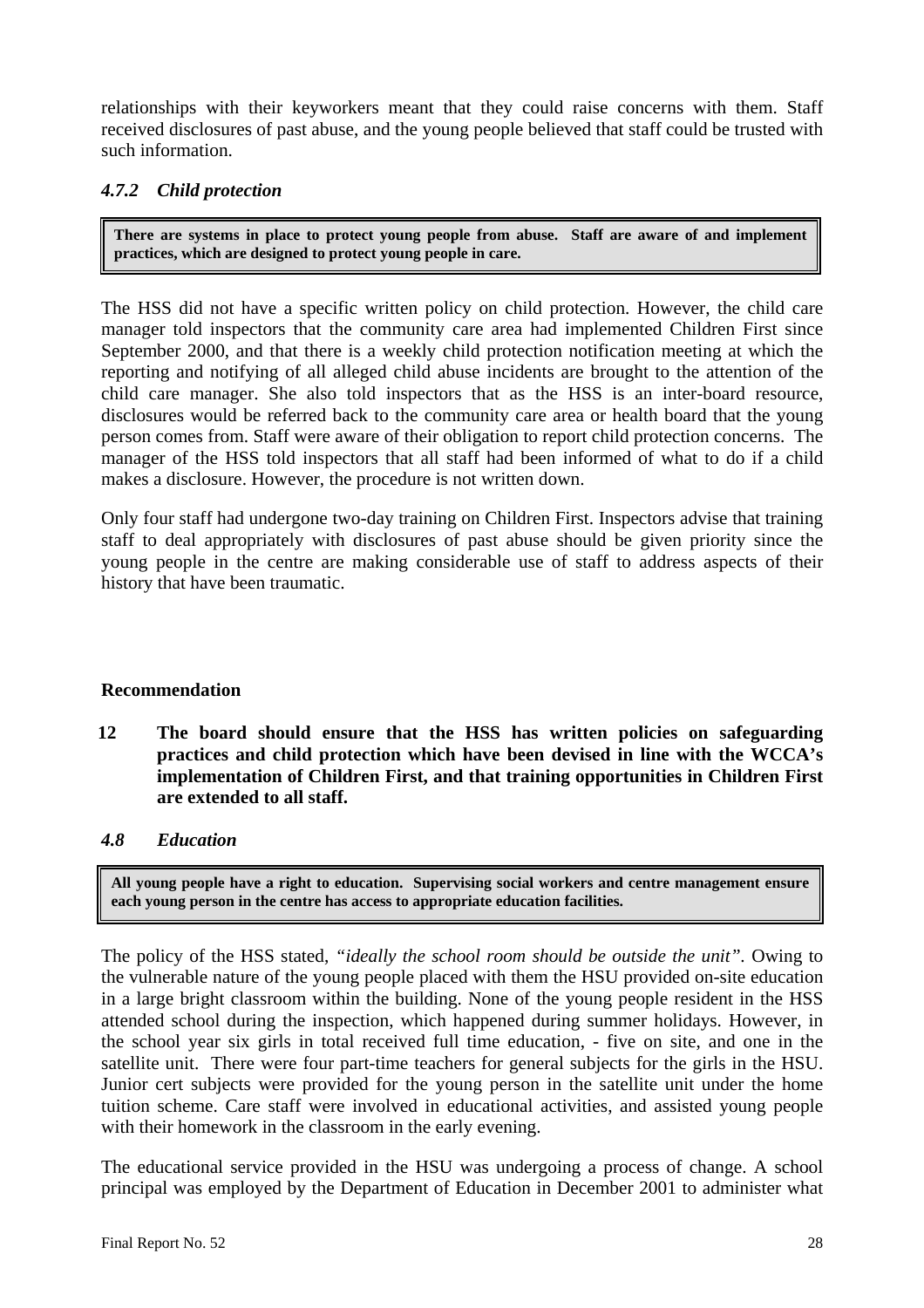is technically a three-teacher school. This included the teachers in each of the board's high support centres in Waterford, Kilkenny, and Wexford. The school was classified as a special school, under the special education section of the Department of Education, and functioned under the rules for national schools. Recruitment for two permanent teacher posts and one temporary whole time post had recently taken place. The successful candidates were due to take up these posts in September 2002. The school had its own board of management, and its principal sat on the HSS advisory and admissions committees.

During a previous inspection of one of the board's HSUs, the new school principal discussed her role in reviewing the educational programmes already in operation, and seeking the necessary resources to develop them. In the inspectors' view, the employment of an administrative school principal is an important factor in progressing the educational service provided.

Work with the young people is based on individual education programmes. Some are working towards leaving certificates, while another is following the revised primary curriculum. The care staff have assisted the teachers by occasionally withdrawing a young person from the classroom when behavioural problems might disrupt the educational opportunities of others. Once the behaviour has been dealt with the young person is returned to the classroom.

Young people interviewed by inspectors acknowledged the value of the educational opportunities provided for them. One was rightly proud of good results in the school's summer exams.

It is clear that education is highly valued by the centre, and that the high expectations of staff are matched by encouragement and practical support. It is also clear the board is committing itself to delivery of a high standard of education by the restructuring of the schools in the HSUs. Management and staff are highly commended for the extent to which the centre meets this standard.

# *4.9 Health*

**The health needs of the young people are assessed and met. They are given information and support to make age appropriate choices in relation to their health.** 

The young people all had medical examinations on admission to care. Care records contained information on medical and health issues, and the young people receive medical, dental, and ophthalmic and specialist services as required. All the young people have medical cards, and all have female GPs in the same local surgery. Residents are able to exercise choice when registering with a GP. Previous residents had GPs in other surgeries. Parents sign consents for any medical treatment. Social workers are notified of all health matters.

Medication is kept in a locked cabinet in the staff office. Care records contain a clear record of all medication administered, both prescribed and non-prescribed. The administration of medication is carried out by two staff, both of whom sign the documentation. A book is kept inside the medical cabinet to record exactly what medicines are held in it and when and by whom they have been removed.

In line with health board's policy, the centre has a no smoking policy, supported by a nosmoking programme in which young people are encouraged to engage. It states that staff must not smoke in the presence of young people. However, inspectors observed some staff smoking outside the house, in sight of the young people, and inspectors found a receptacle by the back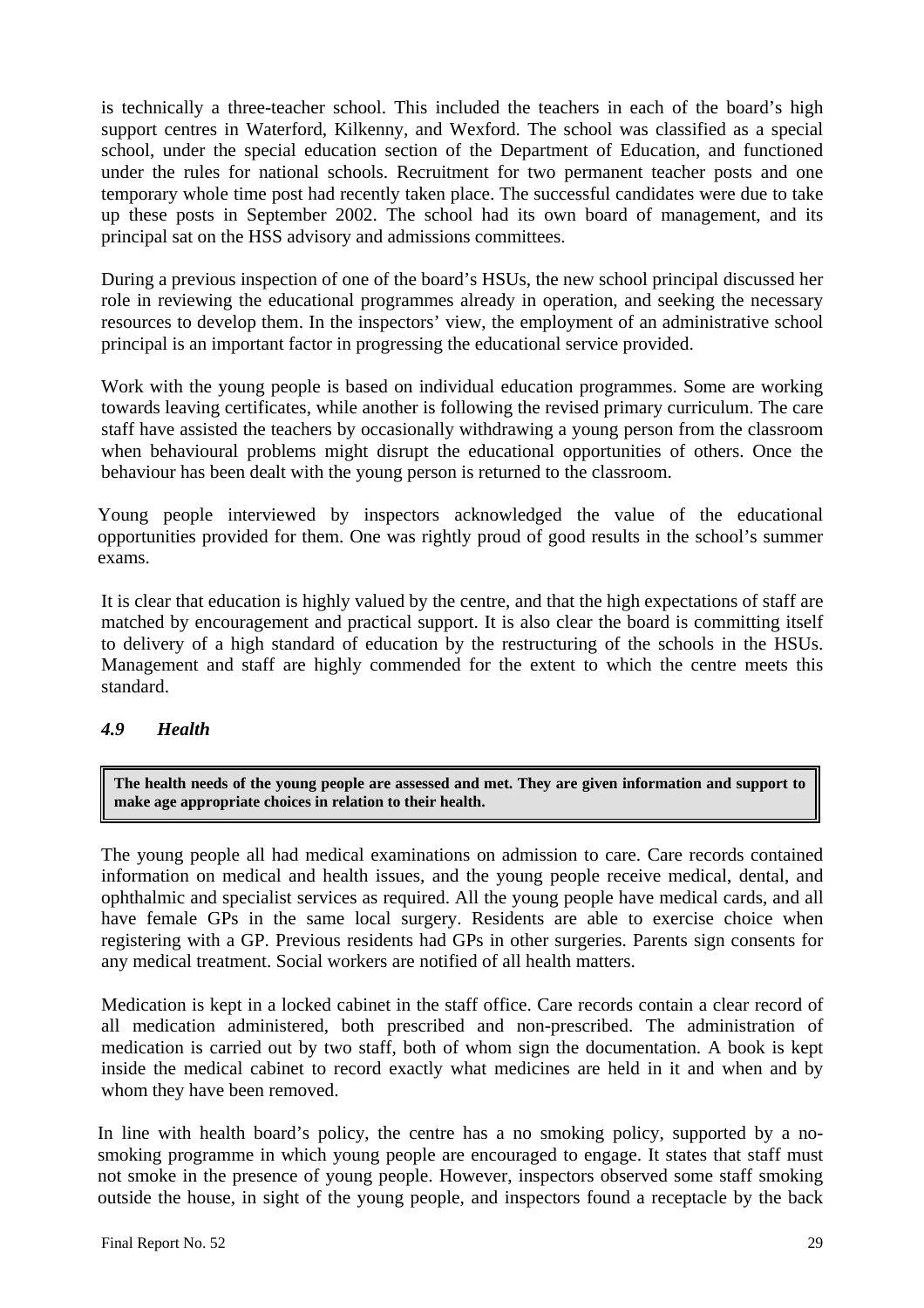door of the HSU with cigarette butts and sand. Staff are urged to consider the message they are giving to young people in their care by the way in which smoking is managed, and find a more effective way to translate their policy into practice.

Apart from basic self-care such as presentation, hygiene and diet, the young people also receive advice from staff on sexuality, and on the impact of alcohol abuse. The Stay Safe programme is not covered in the HSU. Care staff cover some of the issues, but there is a need for a programme of health education and a stay safe component, and managers are urged by inspectors to provide training for those staff that undertake this work.

# *4.10 Premises and safety*

**The premises are suitable for the residential care of young people and their use is in keeping with their stated purpose. The unit has adequate arrangements to guard against the risk of fire and other hazards in accordance with Articles 12 and 13 of the Child Care Regulations, 1995.** 

# *4.10.1 Accommodation*

The accommodation was a large old detached building in the grounds of a large old health institution. There was adequate space for each of the young people to have their own bedroom, and there were sufficient facilities to provide a recreation room and a large classroom. Whilst there was an office on the ground floor, and a smaller room used as a staff room, there was no room for night staff on the first floor, so they had an area at the end of the corridor where they maintained watch throughout the night.

In accordance with *Child Care (Placement of Children in Residential Centres) Regulations, 1995, Part III, Article 14* the HSU and the satellite unit were adequately insured. Inspectors were given written confirmation of the policy, which is due for renewal on  $1<sup>st</sup>$  January 2003.

# *4.10.2 Maintenance and repairs*

The board's maintenance department did routine maintenance and repairs. Requests were sent to them by e-mail from the WCCA office, after the manager or deputy telephoned them from the HSU. There was no record of when jobs were completed, but the staff told inspectors that the responses were good. When the HSU moves to the new premises it will have direct access to the maintenance department through e-mail.

Since it was the intention of the board to move the centre to another property there was no programme of long-term capital works and maintenance.

# *4.10.3 Safety*

Inspectors were shown a safety audit for the HSU building dated 22<sup>nd</sup> May 2002. Ten of the sixteen hazards had been attended to by the time of the inspection. However, those involving capital expense were not addressed since it was the board's intention to move the centre to more suitable premises.

The HSU had a comprehensive up to date health and safety statement as required by regulations. It was dated June 2001, and it named the manager as the person responsible for securing the safety management programme it outlined.

The centre had a vehicle that was properly taxed, insured and maintained. It had a first aid box, and a small powder fire extinguisher.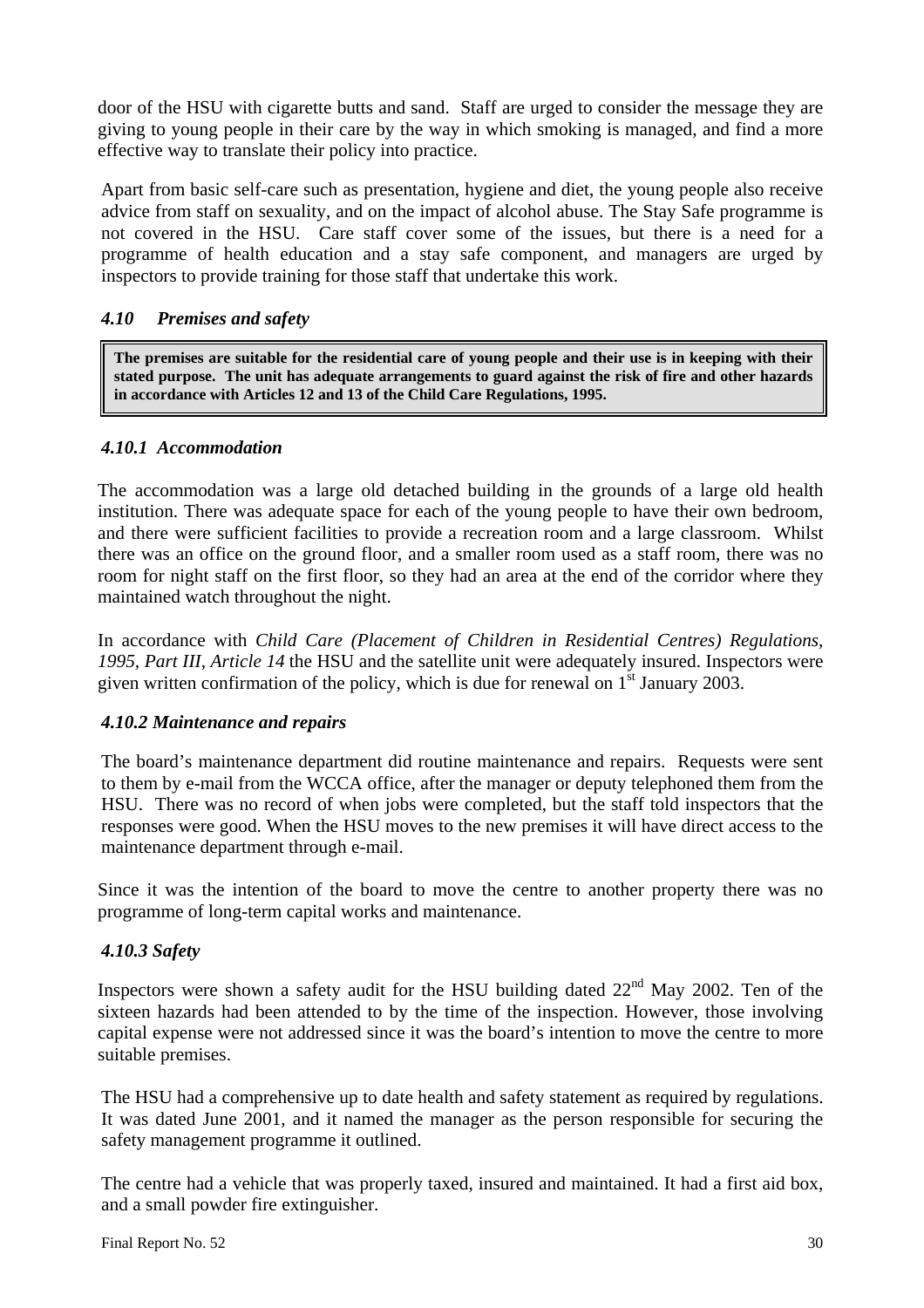#### *4.10.4 Fire Safety*

The manager of the HSS provided inspectors with copies of fire safety certificates for the HSU and satellite buildings dated August 2000 and March 2001 respectively, confirming that they conformed to the requirements of *Child Care (Placement of Children in Residential Care) Regulations, 1995, Part III, Article 12.* 

The HSU had an automatic fire alarm and emergency lighting system. There were fire extinguishers, a fire blanket, and notices about fire evacuation procedures as appropriate. The fire extinguishers were serviced annually and checked monthly by the HSU's fire safety officer on the staff. Seven fire drills took place over a period of 18 months, and were recorded in detail in a specific book.

# **5. Summary of Recommendations**

- **1 The SEHB should review the statement of purpose and function of the HSU. The review should include: a clear statement that it does not detain young people; its role as a step-down unit from special care units; its role in providing high support for young people from health boards other than the SEHB; the age range of young people for whom it provides a service; and the expectations of the board in terms of young people moving on after placement in the unit.**
- **2 The board should redesign the register in order to incorporate all the particulars required by** *Child Care (Placement of Children in Residential Care) Regulations 1995, Part IV, Article 21 (2).*
- **3 The SEHB should ensure that all outstanding Garda clearances and references for current staff are followed up, and that the Department of Health and Children's guidelines regarding procedures for vetting staff before employment are rigorously applied in all future appointments.**
- **4 As a matter of urgency the SEHB should develop a formal system of supervision, and provide training for those who are required to supervise staff.**
- **5 The manager of the HSS should ensure that all staff receive regular supervision, and that records of supervision are monitored.**